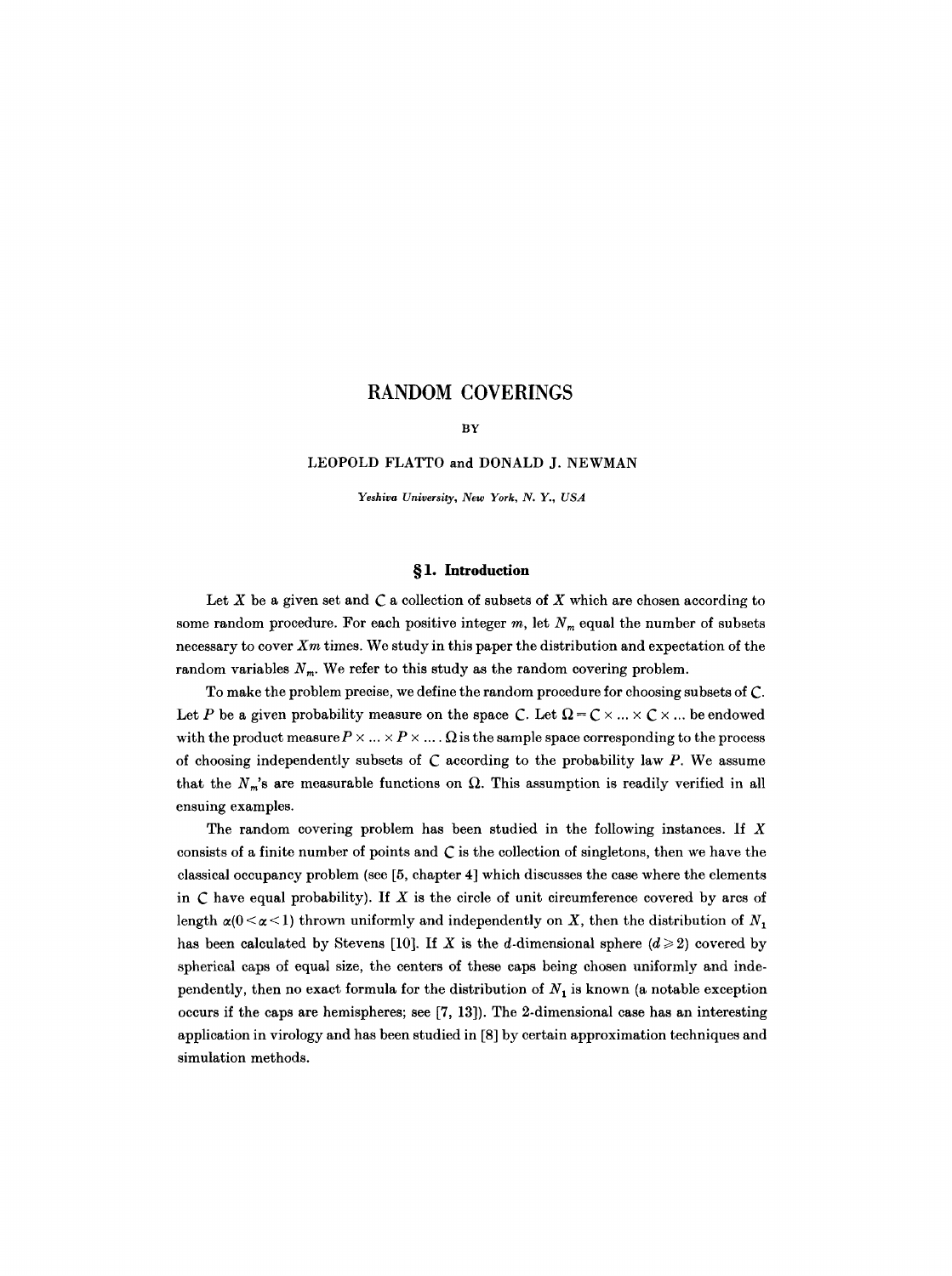### 242 L. FLATTO AND D. J. NEWMAN

Since exact formulas are difficult to obtain, it is natural to inquire whether one can describe the asymptotic behavior of the distribution and expectation of the  $N_m$ 's as the size of the caps goes to 0. This is indeed the case, and we direct ourselves in this paper to this aspect of the random covering problem. We deal in fact with the following generalization. Let X be a  $C<sup>4</sup>$  connected compact d-dimensional Riemannian manifold, normalized so that its volume equals 1. (We say that a Riemannian manifold is of class  $C^k$ ,  $k \geq 1$ , if it is a  $C^k$  manifold and the components  $g_{ij}$  of the metric tensor are of class  $C^{k-1}$  in any admissible coordinate system. The  $C<sup>4</sup>$  requirement is made to insure the validity of Theorems 2.3, 2.4 of section 2). For any two points  $p, q \in X$ , we define the Riemannian distance  $\delta(p, q)$  to be the g.l.b. of the lengths of all piecewise  $C^1$  curves joining p to q. It can be shown that  $\delta(p, q)$  is a distance function on X rendering it into a metric space [12, p. 219].

For any  $p \in X$  and  $r > 0$ , let  $B(p, r) = \{q | \delta(p, q) < r\}$ .  $B(p, r)$  is called the open ball of radius r centered at p. Let  $C = C_r$ ,  $r > 0$ , consist of all open balls of X of radius r. The balls of  $C_r$  are in 1-1 correspondence with their centers, so that  $C_r$  may be identified with  $X$ . The Riemannian volume is a probability measure on  $X$ , which we designate both by v and  $dp$ . The probability measure P assigned to  $C<sub>r</sub>$  is assumed to be the measure v on X via the above identification. Thus, the balls of  $C<sub>r</sub>$  are chosen uniformly and independently from X.

We relabel the random variables  $N_m$  as  $N_{rm}$ . Let  $\alpha = (\pi^{d/2} / \Gamma((d/2) + 1)) r^d$ ; observe that  $\alpha$  is the volume of the *d*-dimensional Euclidean ball of radius  $r$  [3, p. 125]. Define  $X_{rm}$ by:

$$
N_{rm} = (1/\alpha) (\log (1/\alpha) + (d+m-1) \log \log (1/\alpha) + (X_{rm}/\alpha))
$$
. We shall prove

THEOREM 1.1. For each  $m>0$ ,  $\exists r_1>0$  and  $C>0$ ,  $r_1$  and C depending only on m, such

$$
P(X_{rm} > x) \leq C e^{-x/8}, \quad x \geq 0, \quad r \leq r_1,
$$
\n
$$
(1.1)
$$

$$
P(X_{rm} < x) \leq C e^x, \quad x \leq 0, \quad r \leq r_1. \tag{1.2}
$$

THEOREM 1.2. Let  $E(N_{rm})$  be the expectation of  $N_{rm}$ . Then

$$
E(N_{rm}) = \frac{1}{\alpha} \left( \log \frac{1}{\alpha} + (d + m - 1) \log \log \frac{1}{\alpha} + O(1) \right) \text{ as } r \to 0.
$$
 (1.3)

The point to Theorem 1.1 is that it provides estimates for the tails of the distribution of  $X_{rm}$  which are uniform in r. As shown in section 6, Theorem 1.2 is an immediate consequence of these uniform estimates. In view of Theorem 1.1, it seems natural to conjecture that there exists a limit law for  $X_{rm}$  as  $r \rightarrow 0$ . This is indeed the case if X is the circle, in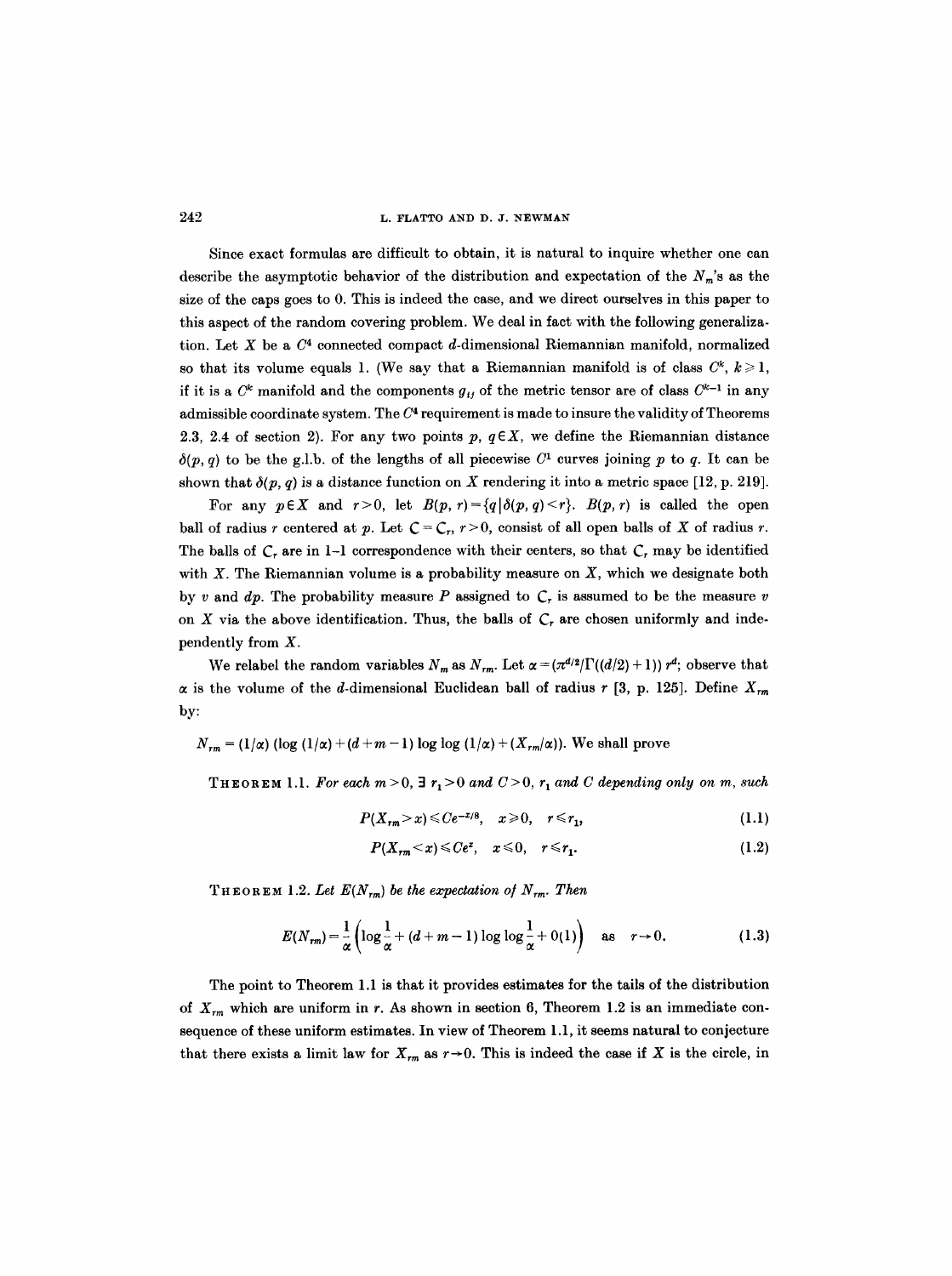which case the limit distribution can be identified [6] (see also [4] for a discrete analog of this result). In general, though, the existence and identification of the limit distribution remains an open problem and our methods do not seem powerful enough to settle it.

The proofs of inequalities  $(1.1)$ ,  $(1.2)$  are given respectively in sections 4 and 5. The method used for  $(1.1)$  is that of discretization. Namely, we replace X by a finite set S of points sufficiently dense in X and compare the probability of covering *Xm* times with that of covering *Sm* times. The discretization procedure does not seem strong enough to yield (1.2), and we use a different method based on moment estimates discussed in [9]. In section 2 we prove some geometrical results and in section 3 we obtain a probability estimate for the classical occupancy problem. These results are subsequently used to derive inequalities  $(1.1)$ ,  $(1.2)$ . We employ the latter in section 6 to prove Theorem 1.2 and to generalize a result of Steutel [11] concerning the asymptotic behavior of  $E(N_{rm})$ , when X is the circle. We also obtain in section 6 results similar to Theorems 1.1, 1.2 for the family  $C_v$  consisting of all open balls of given volume v. It is shown that the results for  $C_v$  follow readily from those for  $C_{r}$ .

# **w 2. Geometrical prerequisites**

We prove in this section various results concerning the distance function  $\delta(p, q)$ and the volumes of the balls  $B(p, r)$ . These results will be used in section 4.5 to derive Theorem 1.1. The proofs of some of the theorems are lengthy, especially that of Theorem 2.4, and the reader is advised to take the theorems on faith upon a first reading. We assume throughout that  $X$  is connected.

THEOREM 2.1. *Let X be a C 1 d-dimensional compact Riemannian mani/old. For each positive integer n,*  $\exists$  *a set*  $S_n$  *of n points of X such that*  $\sup_{p \in X} \delta(p, S_n) \leq C_0/n^{-1/d}$ ,  $\delta(p, S_n)$ *denoting the distance between p and*  $S_n$  *and*  $C_0 > 0$  *being a constant independent of n.* 

*Proof.* We cover X by a finite number of coordinate patches  $(\phi_1, C), ..., (\phi_s, C)$  where each  $\phi_i$  is a homeomorphism from the d-dimensional cube  $C: 0 \leq x^1, ..., x^d \leq 1$  onto a closed subset  $\phi_i(C)$  of X. Let  $g_{i,\mu}(x)dx^i dx^k$  be the line element for the coordinate patch  $(\phi_i, C)$ (we are using the standard summation convention concerning upper and lower indices). For each i,  $1 \le i \le s$ ,  $\exists M > 0$  such that

$$
g_{i,jk}(x)\xi^{j}\xi^{k} \leqslant M_{i}\sum_{j=1}^{d}(\xi^{j})^{2}, x \in C \quad \text{and} \quad \xi^{1},\ldots,\xi^{d} \quad \text{arbitrary.} \tag{2.1}
$$

For  $x, y \in C$ , let  $p = \phi_i(x), q = \phi_i(y), \delta_e(x, y)$  = Euclidean distance between x and y,  $\delta(p, q)$  = Riemannian distance between p and q. (2.1) implies readily that  $\delta(p, q) \leq V M_i \delta_e(x, y)$ .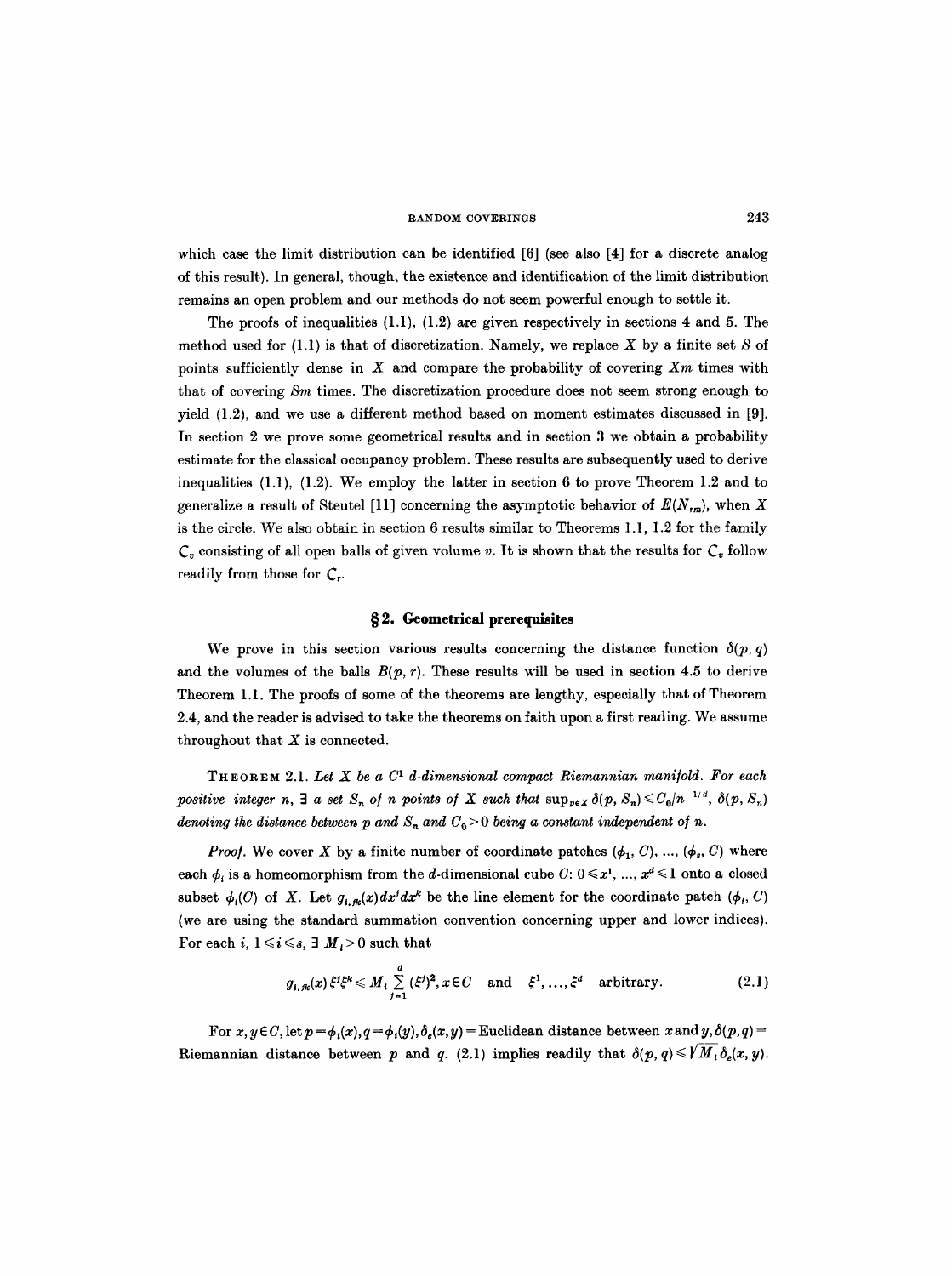Assume  $n \geq s$  and let  $m = \lfloor (n/s)^{1/d} \rfloor$ , [a] denoting the gretest integer  $\leq a$ . Let L be the set of  $m^d$  points  $(i_1/m, ..., i_d/m)$ ,  $0 \le i_1, ..., i_d \le m-1$ . Then  $\delta_e(x,L) \le \sqrt{d/m}, \delta_e(x,L)$  being the Euclidean distance between x and L.  $\bigcup_{i=1}^{s} \phi_i(L)$  consists of k points,  $k \leq m^d s$ . Add to  $\bigcup_{i=1}^{s} \phi_i(L)$  an arbitrary set of  $(n-k)$  points and call the resulting set  $S_n$ . Any point  $p \in X$  is contained in some  $\phi_i(C)$ . Since  $(n/s)^{1/d} \leq 2m$  for  $n \geq s$ , we obtain  $\sup_{p \in X} \delta(p, S_n) \leq c/n^{1/d}$ ,  $n \geq s$ , where  $c=2s^{1/d}\sqrt{d} \text{ Max}_{1\leq i \leq s}/M_i$ . For  $1 \leq n \leq s$ , choose  $S_n$  to be an arbitrary set of n points and set  $c_n = n^{1/d} \sup_{p \in X} \delta(p, S_n)$ . Theorem 2.1 then follows by letting  $C_0 = \text{Max } (c,$  $c_1, ..., c_{s-1}$ ).

THEOREM 2.2. Let X be a  $C<sup>1</sup>$  d-dimensional Riemannian manifold. For each positive integer  $n, \exists a$  set  $S_n$  of n points of X such that

Min 
$$
\delta(p,q) \geq C_1/n^{1/d}
$$
,  
\n $p, q \in S$   
\n $p+q$ 

 $C_1 > 0$  being a constant independent of *n*.

*Proof.* Let  $(\phi, C)$  be a coordinate patch on X, C being the cube:  $0 \leq x^1, ..., x^d \leq 1$  and let  $g_{i,d}x^{i}dx^{j}$  be the corresponding line element. Choose  $M > 0$  so that

$$
g_{ij}(x)\xi^{i}\xi^{j} \geqslant M \sum_{i=1}^{d} (\xi^{i})^{2}, x \in C \quad \text{and} \quad \xi^{1}, \ldots, \xi^{d} \quad \text{arbitrary.}
$$
 (2.2)

Let  $m = [n^{1/d}] + 1$  and L the set of  $m^d$  points  $(i_l/(m+1), ..., i_d/(m+1)), 1 \leq i_1, ..., i_d \leq m$ . Then (i)  $\delta_e(x, y) \ge 1/(m+1)$  for x,  $y \in L$  and  $x+y$ , (ii)  $\delta_e(x, \partial C) = 1/(m+1)$  for  $x \in L$  and  $\partial C$ the boundary of C. Let  $S_n$  consist of n distinct points of  $\phi(L)$ . Suppose  $p = \phi(x)$ ,  $q = \phi(y) \in S_n$ ,  $p\neq q$ . Let  $\Gamma$  be any piecewise  $C^1$  curve in X joining p to q and  $l(\Gamma)$  its length. If  $\Gamma \subset \phi(L)$ , then (2.2) and (i) imply  $l(\Gamma)\geq \sqrt{M/(m+1)}$ . If  $\Gamma\neq \phi(L)$ , then  $\Gamma$  meets  $\phi(\partial C)$  and (2.2), (ii) imply  $l(\Gamma) \geq \sqrt{\frac{M}{m+1}}$ . It follows that  $\delta(p, q) \geq \sqrt{\frac{M}{m+1}} \geq \frac{1}{2} \sqrt{\frac{M}{m}} n^{-1/4}$  for p,  $q \in S_n$ ,  $p+q$ , and Theorem 2.2 is proven with the choice  $C_1 = \frac{1}{2}V/M$ .

In the sequel  $\omega_a$ ,  $v(p, r)$  denote respectively  $\pi^{d/2} \Gamma(d/2 + 1)$ ,  $v(B(p, r))$ . The following lemma will be required in the proof of Theorem 2.3.

LEMMA 2.1. Let  $G(a)$  and  $n \times n$  symmetric matrix valued function of class  $C^k$ ,  $k \geq 0$ , *on the m-dimensional open set A. Suppose that the associated quadratic form*  $\xi'G(a)\xi$  *is positive definite in*  $\xi$  *for a* $\in$  *A. Then* 3*T(a) of class C<sup>k</sup> such that T'(a)G(a)T(a)* = *E, a* $\in$  *A* (*E denotes the identity matrix and*  $T'$  *the transpose of T).* 

*Proof.* For  $n = 1$ ,  $G(a)$  is a positive number and we choose  $T(a) = 1/\sqrt{G(a)}$ . Suppose the lemma holds for *n*. We show that it holds for  $n+1$ . Let  $G(a)=[g_{ij}(a)], 1 \leq i, j \leq n+1$ .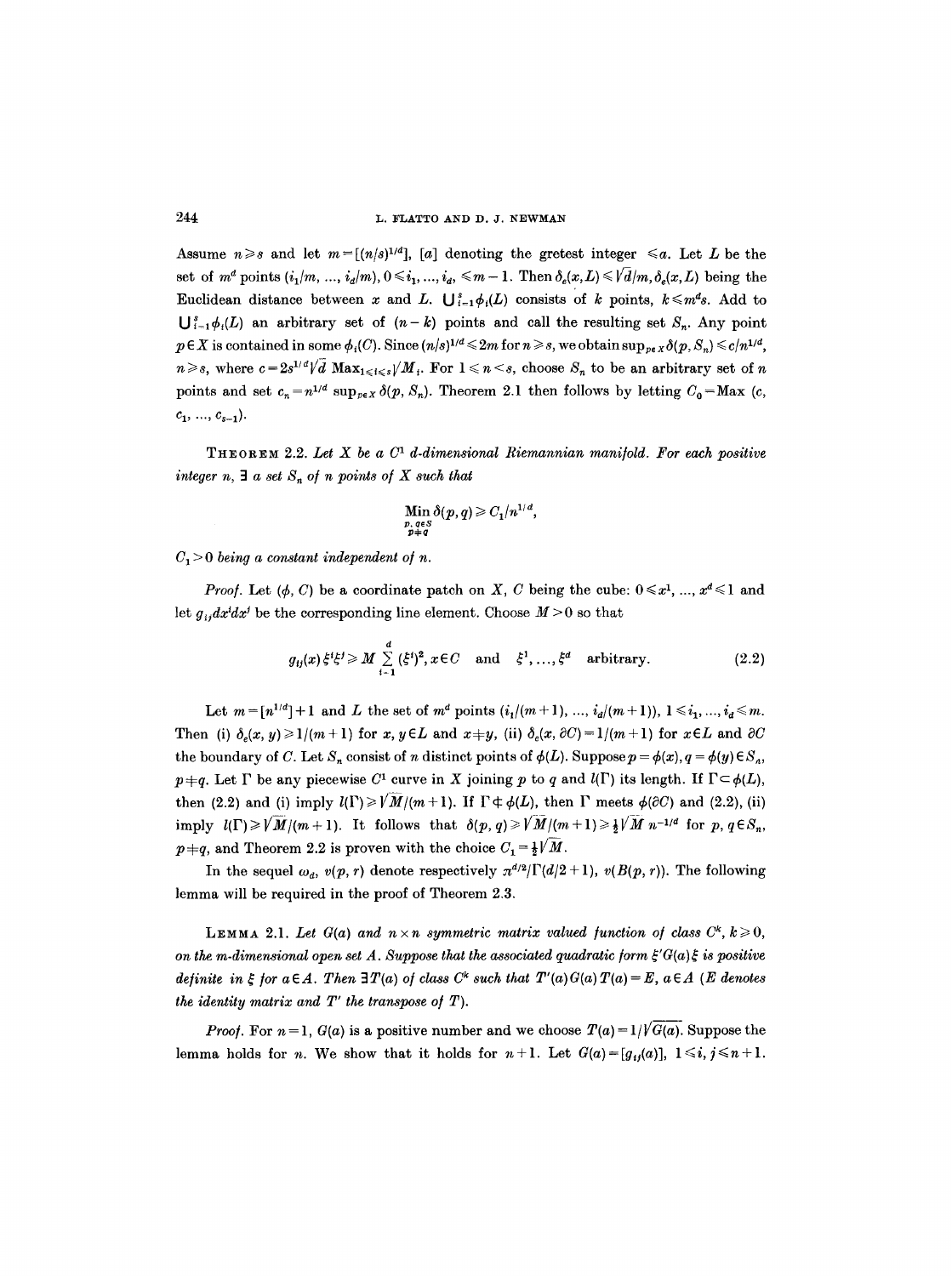Since  $\xi'G(a)\xi$  is positive definite,  $g_{11}(a) > 0$  for  $a \in A$ . Let  $\eta^1 = \sqrt{g_{11}} (\xi^1 + (g_{12}/g_{11})\xi^2 + ... +$  $((q_{1,n+1})/q_{11})\xi^{n+1}), \quad \eta^{i}=\xi^{i}, 2\leq i\leq n+1.$  Let  $\eta=(\eta^{2},...,\eta^{n+1}).$  Then  $\xi'G(a)\xi=\eta_{1}^{2}+\eta'H(a)\eta$ where  $H(a)$  is a symmetric matrix of class  $C^k$  on A. Setting  $\eta_1 = 0$ , we find that  $\eta' H(a)\eta$ is positive definite in  $\eta$ ,  $a \in A$ . Hence  $\exists n \times n$  matrix  $S(a)$  of class  $C^k$  such that  $S'(a)H(a)S(a)$  -*E*,  $a \in A$ . Let  $\eta^1 = \zeta^1$ ,  $\eta = S(a)\zeta$ , where  $\zeta = (\zeta^2, ..., \zeta^{n+1})$ , and let  $\tau = (\zeta^1, ..., \zeta^{n+1})$ . Then  $\mathcal{E} = T(a)\tau$ , where  $T(a) \in C^k$  on A. We have  $\tau'[T'(a)G(a)T(a)]\tau = \xi'G(a)\xi = \tau'Ex$ , for  $a \in A$ and all  $\tau$ , so that  $T'(a)G(a)T(a)=E, a \in A$ .

THEOREM 2.3. Let X be a  $C<sup>4</sup>$  d-dimensional compact Riemannian manifold. **3** numbers  $\varepsilon$ ,  $R > 0$  such that

$$
|v(p,r)-\omega_a r^d| \leq Cr^{d+1}, \quad p \in X \quad \text{and} \quad r < R,\tag{2.3}
$$

*i.e. for small radius, the volume of a ball in X is almost that of a Euclidean ball of the same radius, (2.3) giving a uniform bound for the difference.* 

*Remarks.* (1) Theorem 2.3 is a special case of Theorem 2.4. The proof of the latter is however more complicated and introduces extraneous notions. We therefore first present a proof of Theorem 2.3. (2) Examination of the proof reveals that the term  $r^{d+1}$  may be replaced by  $r^{d+2}$ , if X is assumed to be of class  $C^5$ . The above estimate suffices however for our purposes.

*Proof of Theorem 2.3.* Let I, J be the respective cubes,  $-1 \leq x^1, ..., x^d \leq 1, -2 \leq x^1, ...,$  $x^d \leq 2$ . We choose a finite number of coordinate patches  $(\phi_1, J)$ , ...,  $(\phi_s J)$  such that  $\phi_1(I)$ , ...,  $\phi_s(I)$  cover X. Let  $g_{ij}(x)dx^i dx^j$  be the line element for the coordinate patch  $(\phi_1, J)$ . The  $g_{ij}$ 's are  $C^3$  functions on J, and the Christoffel symbols

$$
\Gamma^{i}_{jk}(x) = \frac{1}{2} g^{i\prime} \left( \frac{\partial g_{j\prime}}{\partial x^k} - \frac{\partial g_{jk}}{\partial x^r} + \frac{\partial g_{jk}}{\partial x^j} \right)
$$

 $((g^{ij})$  is the inverse matrix to  $(g_{ij})$  are  $C^2$  functions on J. Let  $x(a, \xi, t)$  be the solution to the differential equations

$$
\frac{d^2x^i}{dt^2} + \Gamma^i_{jk}(x)\frac{dx^j}{dt}\frac{dx^k}{dt} = 0\tag{2.4}
$$

satisfying the initial conditions  $x(0) = a$ ,  $\left(\frac{dx}{dt}\right)(0) = \xi$ ; thus  $x(a, \xi, t)$  is the geodesic emanating from a with initial velocity  $\xi$ . Let  $|x| = \text{Max } (|x^1|, ..., |x^d|)$ . It follows from standard theorems in differential equations ([2], chapter 1) that  $\exists \varepsilon_1=0$  such that  $x(a, \xi, t) \in J$ and is C<sup>2</sup> for  $|a| < \frac{3}{2}$ ,  $|\xi| < 1$ ,  $|t| = 2\varepsilon_1$ .  $x(a, \xi/\varepsilon_1, \varepsilon_1 t)$  satisfies (2.4) with initial conditions  $x(0) = a, dx/dt = \xi$ , so that  $x(a, \xi, t) \in J$  and is  $C^2$  for  $|a| < \frac{3}{2}$ ,  $|\xi| < \varepsilon_1$ ,  $|t| < 2$ .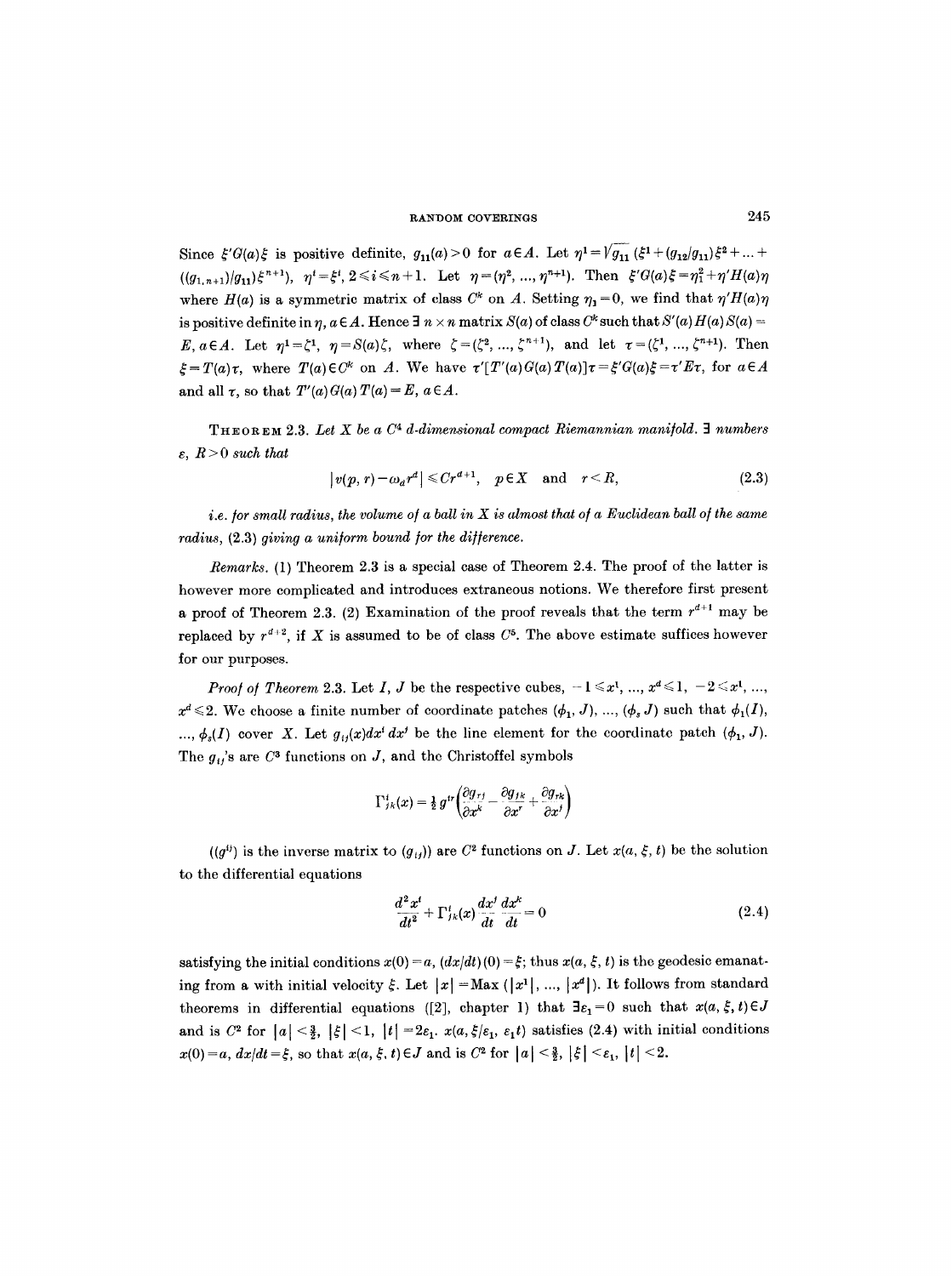Set  $x(a, \xi) = x(a, \xi, 1)$  for  $|a| < \frac{3}{2}$ ,  $|\xi| < \varepsilon_1$ . Then  $x(a, 0) = a$  and  $x(a, \xi) \in C^2$  for  $|a| < \frac{3}{2}$ ,  $|\xi| < \varepsilon_1$ . Let  $e_i$  be the vector with components  $\delta_i^i$ ,  $1 \leq i, j \leq d$ . We have

$$
\frac{\partial x}{\partial \xi^{j}}(a,0) = \frac{dx}{dt}(a,e_{j},t) |_{t=0} = \frac{dx}{dt}(a,e_{j},t) |_{t=0} = e_{j}.
$$
\n(2.5)

I.e.  $\partial x^{i}/\partial \xi^{j}(a, 0) = \delta_{j}^{i}, 1 \leq i, j \leq d$ . The Jacobian  $j(a, \xi) = \partial (x^{1}, ..., x^{d})/\partial (\xi^{1}, ..., \xi^{d}) \in C^{1}$  and  $j(a, 0)=1$  for  $|a|<\frac{3}{2}$ ,  $|\xi|<\varepsilon_1$ . Hence  $\exists 0<\varepsilon_2<\varepsilon_1$  such that  $j(a, \xi)>0$  for  $a\in I$ ,  $|\xi|<\varepsilon_2$ . Thus  $x(a, \xi)$  is  $1 - 1$  on  $|\xi| < \varepsilon_2$  provided  $a \in I$ , and  $\xi$  serves as a local coordinate at  $\phi_1(a)$ .

The length of the geodesic  $x = x(a, \xi, t)$ ,  $0 \le t \le 1$ , equals  $\sqrt{g_{ii}(a)\xi^i\xi^j}$ . For  $a \in I$ ,  $|\xi| < \varepsilon_2$ , it is known that this length  $=\delta(p, q)$  where  $p = \phi_1(a), g = \phi_1(x(a, \xi))$ , [12, p. 310]. Let  $R_1 =$  $\min_{a \in I, |\xi| \geqslant \varepsilon_1} \sqrt{g_{ij}(a)\xi^i \xi^j}$ . If  $a \in I, r < R_1$ , then  $g_{ij}(a)\xi^i \xi^j \leqslant r^2 \Rightarrow |\xi| < \varepsilon_2$ . It follows that  $g_{ij}(a)\xi^{i}\xi^{j} < r^{2}$  is the description of the ball  $B(\phi_{1}(a), r)$  in the  $\xi$  coordinates. Let  $G(x)$ =  $[g_{ij}(x)]$ ,  $h(a, \xi) = \sqrt{\det G(x(a, \xi))}i(a, \xi)$ . We have

$$
v(\phi_1(a),r) = \int_{\mathfrak{g}_{ij}(a)\xi^i\xi^j\leq r^i} h(a,\xi)\,d\xi, \quad a\in I \quad \text{and} \quad r < R. \tag{2.6}
$$

By Lemma 2.1  $\exists$  *T(a)* of class C<sup>3</sup> on *J*, such that  $T'(a)G(a)T(a)=E$ . Let  $\xi = T(a)\eta$ . (In section 5  $\eta$  will be referred to as a local normal coordinate at  $\phi_1(a)$ ). [det  $T(a)$ ] =  $1/\sqrt{\det G(a)} = 1/h(a, 0)$  and 2.6) becomes

$$
v(\phi_1(a),r) = \int_{\|\eta\| \leq r} k(a,\eta) d\eta, \quad a \in I \quad \text{and} \quad r < R_1,\tag{2.7}
$$

where  $k(a, \eta) = h(a, T(a)\eta)/h(a, 0), ||\eta||^2 = \sum_{i=1}^d (\eta^i)^2$ .  $k(a, \eta) \in C^1$  for  $||a|| \leq \frac{3}{2}$ ,  $||\eta|| \leq R_1$ , and  $k(a, 0) = 1$ . It follows that  $\exists \ 0 \le R'_1 \le R_1, C_1 > 0$  such that

$$
|k(a, \eta)-1| \leq C_1 ||\eta||, \quad a \in I \quad \text{and} \quad ||\eta|| \leq R'_1.
$$
 (2.8)

Let  $C'_1 = d/(d+1)\omega_dC_1$ . (2.7), (2.8) yield

$$
|v(\phi_1(a),r)-\omega_a r^a|=|\int_{\|\eta\| \leq r} (k(a,\eta)-1) d\eta| \leq C_1 \int_{\|\eta\| \leq r} \|\eta\| d\eta = C_1' r^{a+1}, \qquad (2.9)
$$

 $a \in I$  and  $r \leq R'_1$ .

Similarly, we prove (2.9) for  $\phi_i$ ,  $1 \leq i \leq s$ , replacing  $C'_1$ ,  $R'_1$  respectively by  $C'_i$ ,  $R'_i$ . Since  $\phi_1(I), ..., \phi_s(I)$  cover X, we have proven (2.3) with the choice  $C = Max (C'_1, ..., C'_s)$ ,  $R =$ Min  $(R'_1, ..., R'_s)$ .

We establish several lemmas which will be required in the proof of Theorem 2.4. In Lemma 2.2, v denotes Euclidean volume.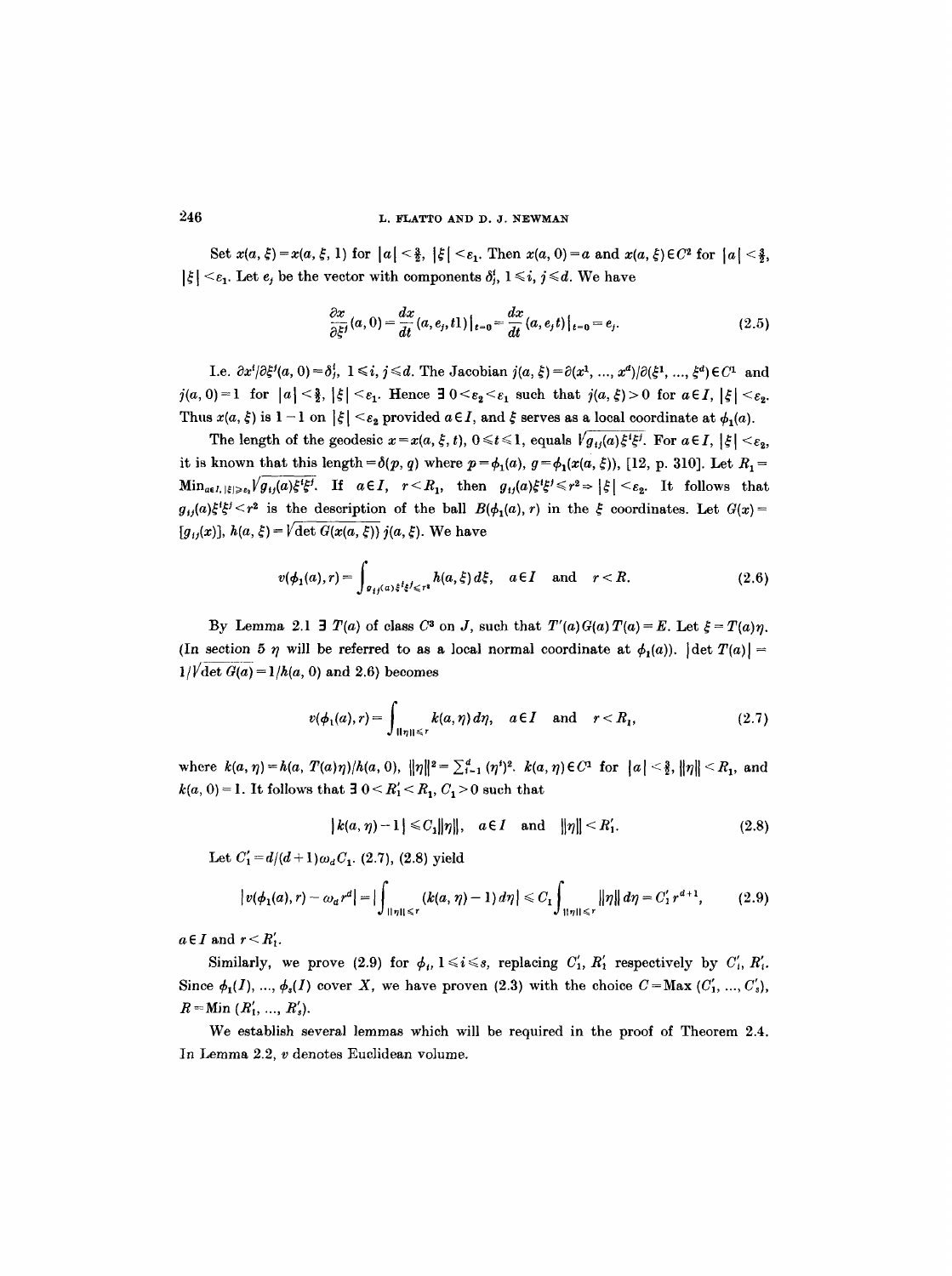LEMM), 2.2. *Let A, B be two d-dimensional Euclidean balls o/radius* r>0. *Assume that the distance*  $\varepsilon$  *between the centers satisfies*  $0 \leq \varepsilon \leq 2r$ . Then

$$
v(A-B)=2\omega_{d-1}\int_0^{\varepsilon/2}(r^2-x^2)^{(d-1)/2}\,dx,\qquad\qquad(2.10)
$$

$$
\frac{\omega_{d-1}}{2^d}r^{d-1}\varepsilon \leqslant v(A-B) \leqslant \omega_{d-1}r^{d-1}\varepsilon. \tag{2.11}
$$

*Proof.* We may assume that A, B are centered respectively at 0 and  $p = (\varepsilon, 0, ..., 0)$ . Let  $S = A \cap B \cap \{x | x_1 \ge \varepsilon/2\} = A \cap \{x | x_1 \ge \varepsilon/2\}$ .  $A \cap B$  is symmetric with respect to the hyperplane  $x_1 = \varepsilon/2$ , so that  $v(A \cap B) = 2v(S)$ . Hence

$$
v(A-B) = v(A) - v(A \cap B) = v(A) - 2v(S) = v\{x \mid x \in A, \quad |x_1| \leq \varepsilon\}
$$
 (2.12)

Since  $v\left\{x|x\in A,|x_1|\leqslant \frac{\varepsilon}{2}\right\}=2\omega_{d-1}\int_{0}^{\varepsilon/2} (r^2-x^2)^{(d-1)/2} dx$ , we have proven (2.10).

From  $(2.10)$ , we get

$$
v(A-B) \leq \omega_{d-1} r^{d-1} \varepsilon \tag{2.13}
$$

which is the right inequality of  $(2.11)$ . We now prove the left inequality of  $(2.11)$ . For  $0 \le 2x \le \epsilon \le \sqrt{3}r$ ,  $r^2 - x^2 \ge r^2/4$ , so that (2.10) gives

$$
v(A-B) \geq \frac{\omega_{d-1}}{2^{d-1}} r^{d-1} \varepsilon. \tag{2.14}
$$

For  $\sqrt{3}$   $r \leqslant \epsilon \leqslant 2r$ ,

$$
v(A-B) \geq \frac{\omega_{d-1}}{2^{d-1}} r^{d-1} (\sqrt{3}r) \geq \frac{\omega_{d-1}}{2^{d}} r^{d-1} \varepsilon. \tag{2.15}
$$

Thus in either case  $v(A-B) \geq (\omega_{d-1}/2^d) r^{d-1} \varepsilon$ .

The following lemma is a global version of the Implicit function theorem.

LEMMA 2.3. Let  $A$  be a  $d$ -dimensional open set. Let  $a, \eta, f(a, \eta)$  be  $d$ -dimensional vectors,  $f(a, \eta) \in C^k(k \geq 1)$  for  $a \in A$ ,  $\|\eta\| \leq r$  ( $r > 0$ ). Suppose that the Jacobian  $|(\partial f^i/\partial \eta^j)(a, \eta)| \neq 0$ ,  $a \in A$  and  $||\eta|| < r$ . For any open set  $A_0$  with compact closure contained in  $A$ ,  $\exists \delta(A_0) > 0$  such *that*  $x = f(a, \eta)$  has a unique solution  $\eta = g(a, x)$  whenever  $a \in A_0$  and  $||x - f(a, 0)|| \leq \delta(A_0)$ . *Furthermore*  $g(a, x) \in C^k$  for  $a \in A_0$ ,  $||x - f(a, 0)|| < \delta(A_0)$ .

*Proof.* Let  $p \in A$ . Since  $|(\partial f^{i}|\partial \eta^{j})(a, \eta)| \neq 0$ ,  $a \in A$  and  $\|\eta\| < r$ , we conclude from the Implicit function theorem that  $\exists \delta_p>0$  such that  $x=f(a, \eta)$  has a unique solution  $\eta=$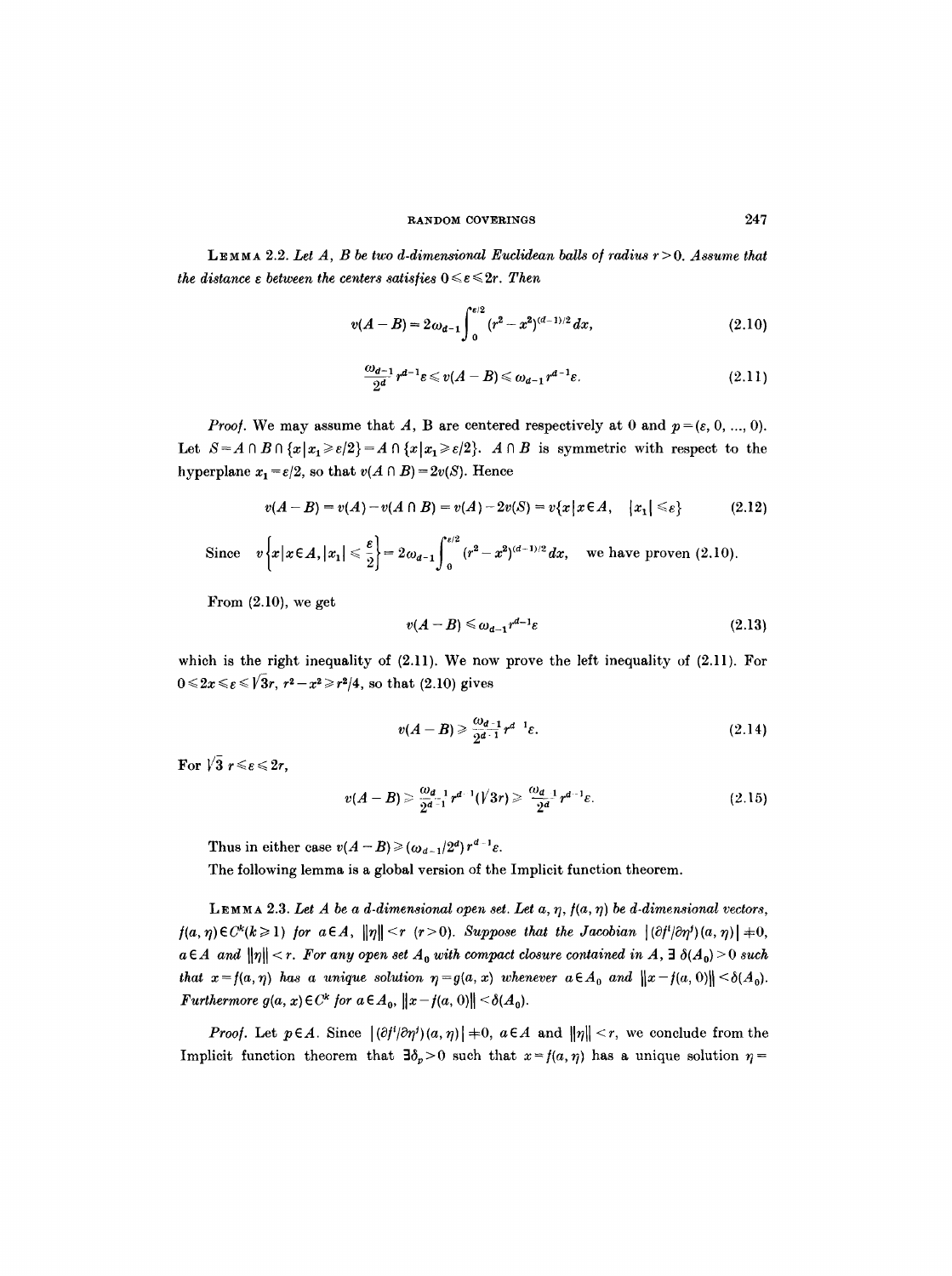$g(a, x)$ , provided  $||a-p||$ ,  $||x-f(p, 0)|| < \delta_n$ ,  $g(a, x)$  being  $C^k$  for these values of a, x. Choose  $0 < \delta'_p < \delta_p$  so that  $||a-p|| < \delta'_p + ||f(a, 0) - f(p, 0)|| < \delta_p/2$ . Then  $||a-p|| < \delta'_p$ ,  $||x - f(a, 0)|| < \delta_p/2$ .  $\delta_p/2$   $\rightarrow$   $||a-p|| < \delta_p$ ,  $||x-f(p, 0)|| < \delta_p$ . It follows that  $x=f(a, \eta)$  has precisely one solution  $\eta = g(a, x)$ , provided  $||a - p|| < \delta'_v$ ,  $||x = f(a, 0)|| < \delta_v/2$ , and that  $g(a, x) \in C^k$  for these values of  $a, x$ .

By the Heine-Borel theorem,  $A_0$  is covered by a finite number of balls  $B(p_1, \delta'_p)$ , ...  $B(p_s, \delta'_{p_s})$ . Let  $\delta(A_0) =$ Min  $\left[\frac{1}{2}\delta p_1, \ldots, \frac{1}{2}\delta p_s\right]$ . Then  $\eta = g(a, x)$  is the unique solution  $x = f(a, \eta)$ , whenever  $a \in A_0$ ,  $||x - f(a, 0)|| \le \delta(A_0)$  and  $g(a, x) \in C^k$  for  $a \in A_0$ ,  $||x - f(a, 0)|| \le \delta(A_0)$ .

LEMMA 2.4. Let x,  $f(x)$  be d-dimensional vectors,  $f(x)$  being  $C^1$  and  $|\partial f'|\partial x'(x)| \neq 0$  on  $||x|| \leq r, r > 0.$  Let  $m = \inf_{||x||=r} ||f(x)-f(0)|| > 0.$  Then image of the ball  $B(0, r)$ , under the *mapping y* =  $f(x)$ , *contains the ball B(f(0), m).* 

*Proof.* Assume, without loss of generality, that  $f(0) = 0$ . Let S be the image of  $B(0, r)$ under the mapping  $y=f(x)$ . We prove the following proposition  $\mathcal{D}$ . If  $b \in S$  and  $||b|| \leq m$ , then  $B(b, (m-||b||)/2) \subset S$ . Let  $y \in B(b, (m-||b||)/2)$  and set  $g(x)=||f(x)-y||^2$ .  $g(x)$  is  $C^1$  for  $||x|| \le r$ . Now  $b = f(c)$ , where  $||c|| < r$ . Thus  $g(c) = ||b - y||^2 < ((m - ||b||)/2)^2$ . For  $||x|| = r$ ,  $||g(x)|| \geq (m - ||b|| - ||b - y||)^2 > ((m - ||b||)/2)^2$ . We conclude that  $g(x)$  attains its minimum on  $||x|| \le r$  at some interior point p,  $||p|| \le r$ . Hence  $(\partial g/\partial x^i)(p) = 0, 1 \le j \le d$ . We have

$$
\frac{\partial g}{\partial x^j}(p) = 2 \sum_{i=1}^d \frac{\partial f^i}{\partial x^j}(p) (f^i(p) - y^i) = 0.
$$
 (2.16)

Since  $|\partial f'|\partial x^{j}(p)|=0$ , we conclude from 2.16) that  $y^{i}=f'(p), 1 \leq i \leq d$ . I.e.  $y=f(p) \in S$ , thus proving  $\mathcal{D}$ .

Since  $0 \in S$ ,  $\mathcal{D}$  asserts that  $B(0, m/2) \subset S$ . Suppose that  $B_k = B(0, m(1-(2^{-k})) \subset S$ for some positive integer k. Let  $y \in B_{k+1}$ . Then  $z = (2^{k+1}-2)y/(2^{k+1}-1) \in B_k$ .  $(m-||z||)/2 >$  $m2^{-(k+1)}$ ,  $||y-z|| = ||y||/(2^{k+1}-1) \leq m2^{-(k+1)}$ . Hence  $||y-z|| < (m-||z||)/2$ , and we conclude from  $\tilde{\mathcal{D}}$  that  $y \in S$ . Thus  $B_{k+1} \subset S$ , and by induction  $B_k \subset S$ ,  $1 \leq k < \infty$ . It follows that  $B(0, m) = \bigcup_{k=1}^{\infty} B_k \subset S.$ 

THEOREM 2.4. Let X be a  $C^4$  d-dimensional compact manifold. Let  $v(p,q,r)$  =  $v[B(q, r)-B(p, r)]$ . Let  $v_s(p, q, r)$  be the volume of the difference of two Euclidean balls of *radius r, the Euclidean distance between their centers equalling*  $\delta(p, q)$ *.* 3 *numbers C, R* > 0 *such that* 

$$
|v(p, q, r)-v_e(p, q, r)| \leq Cr^d\delta(p, q), \delta(p, q) \leq 2r \quad \text{and} \quad r < R. \tag{2.17}
$$

*Remark.* Dividing 2.16) by  $v_e(p, q, r)$  and using the left inequality of 2.11), we obtain  $\lim_{r\to 0} v(p, q, r)/v_e(p, q, r)=1$  uniformly in all pairs p, q satisfying  $0<\delta(p, q)\leq 2r$ .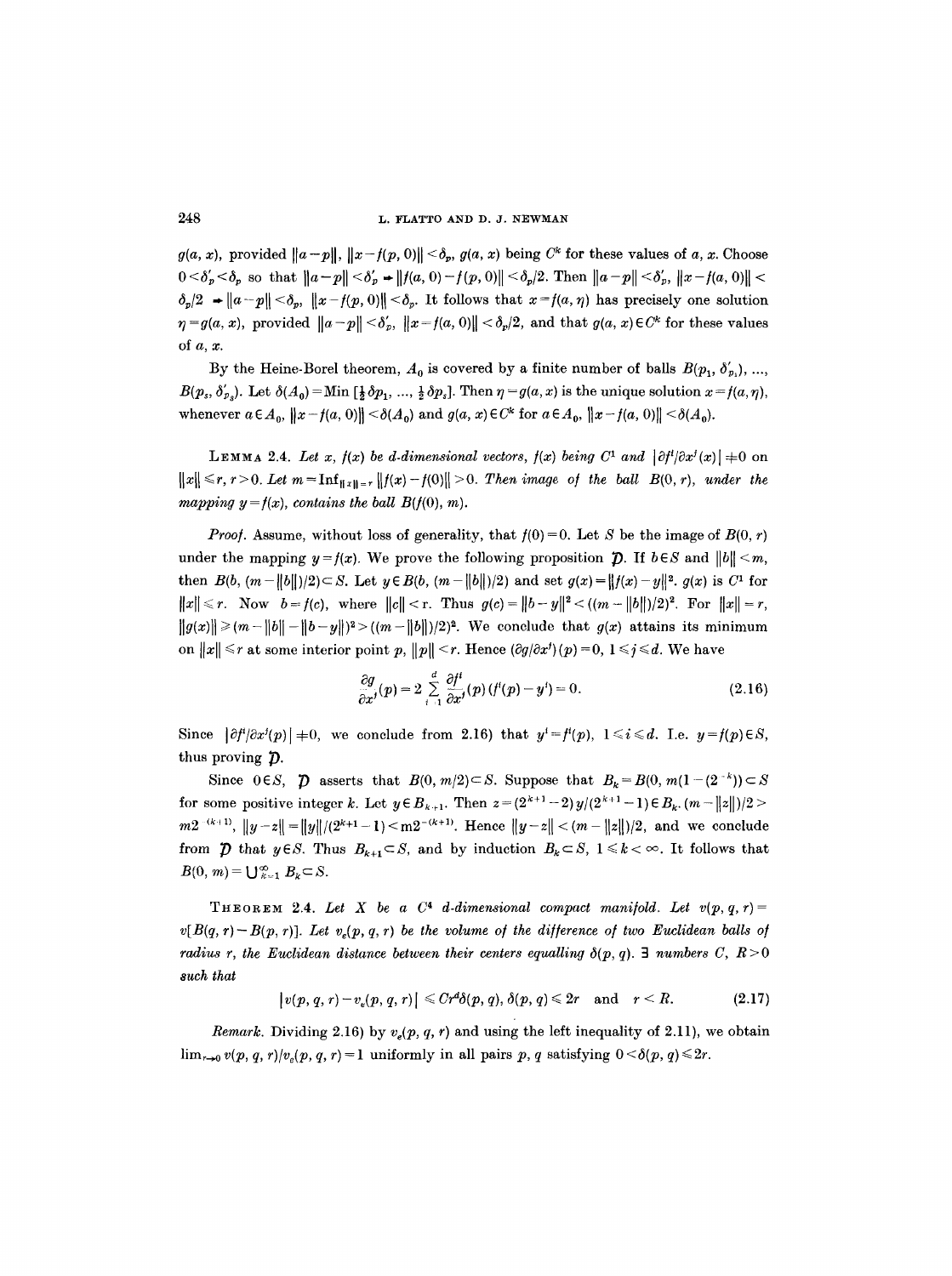*Proof.* We imitate the terminology and reasoning used to prove Theorem 2.3. Thus we choose coordinate patches  $(\phi_1, J)$ , ...,  $(\phi_s, J)$  such that  $\phi_1(I)$ , ...,  $\phi_s(I)$  cover X. For the coordinate patch  $(\phi_1, J)$ ,  $\exists \varepsilon > 0$  such that  $x(a, \xi)$  is a  $C^2$  function whose Jacobian  $|\partial x^{i}/\partial \xi^{j}| > 0$  for  $|a| < \frac{3}{2}$ ,  $|\xi| < \varepsilon$ . Then  $\exists R_1 > 0$  such that  $x(a, T(a)\eta)$  is  $C^2$  for  $|a| < \frac{3}{2}$ ,  $\|\eta\| < R_1$ . Rename  $x(a, T(a)\eta)$  as  $x(a, \eta)$  and let  $j(a, \eta) = |\partial x^{i}|\partial \eta^{j}|$ . Then  $j(a, \eta) \in C^{1}$ ,  $j(a, 0) = \det T(a)$ ,  $i(a, \eta)$   $\neq$  0 for  $||a|| < \frac{3}{2}$ ,  $||\eta|| < R_1$ . Hence  $x(a, \eta)$  is  $1 - 1$  on  $||\eta|| < R_1$ , provided  $||a|| < \frac{3}{2}$ . Observe that for these values of a,  $\eta$ ,  $\delta[\phi_1(a), \phi_1(x(a, \eta))] = ||\eta||$ .

For  $|a| < \frac{3}{2}$ ,  $r > R_1$ ,  $B(\phi_1(a), r)$  is described in the  $\eta$  coordinates by the Euclidean ball  $B(r) = \{ \eta \mid ||\eta|| < r \}$ , and in the x coordinates by  $x(a, B(r))$ ,  $x(a, B(r))$  denoting for given x the image of  $B(r)$  under the mapping  $x = x(a, \eta)$ . Since  $x(a, 0) = a$ , we may choose  $0 \le R_{2} \le R_{1}$ so that  $||x(a, \tau)|| < \frac{3}{2}$  for  $|a| < \frac{5}{4}$ ,  $||\tau|| < R_2$ . Then  $y(a, \tau, \eta) = x(x(a, \tau), \eta)$  is  $C^2$  for  $|a| < \frac{5}{4}$ ,  $||\tau||, ||\eta|| < R_2$ . For  $p = \phi_1(a), q = \phi_1(x(a, \tau))$ , we have

$$
v(p,q,r) = \int_{y(a,\tau,\ B(r)) - x(a,\ B(r))} \sqrt{\det G(x)} \, dx, \quad |a| < \frac{5}{4}, \|\tau\|, r < R_2. \tag{2.18}
$$

We express the above integral in the  $\eta$  coordinates. By Lemma 2.3,  $\exists \delta > 0$  such that  $x = x(a, \eta)$  has a unique solution  $\eta = x^{-1}(a, x)$  satisfying  $\|\eta\| < R_2$ , provided  $\|a\| < \frac{5}{4}$ ,  $\|x-a\| < \delta$ ,  $x^{-1}(a, x)$  being a  $C^2$  function for these values of a,  $\eta$ . Since  $y(a, 0, 0) = a$ , we may choose  $0 \leq R_3 \leq R_2$  so that  $||y(a, \tau, \eta) - a|| \leq \delta$  if  $|a| \leq \frac{2}{\delta}$ ,  $||\tau||$ ,  $||\eta|| \leq R_3$ . Hence  $z(a, \tau, \eta) =$  $x^{-1}(a, y(a, \tau, \eta))$  is C<sup>2</sup> and  $|z(a, \tau, \eta)| < R_2$ ,  $|\partial z'| \partial \eta'(a, \tau, \eta)| + 0$  for  $|a| < \frac{9}{8}$ ,  $||\tau||$ ,  $||\eta|| < R_3$ . Since  $y(a, \eta, 0) = y(a, 0, \eta) = x(a, \eta)$  and  $x^{-1}(a, x(a, \eta)) = \eta$  whenever  $|a| < \frac{9}{8}$ ,  $||\tau||$ ,  $||\eta|| < R_3$ , we have  $z(a, \eta, 0) = z(a, 0, \eta) = \eta$ .

For  $|a| \leq \frac{9}{8}$ ,  $||\tau||$ ,  $r \leq R_3$ , we write

$$
y(a, \tau, B(r)) - x(a, B(r)) = x(a, z(a, \tau, B(r))) - x(a, B(r)) = x(a, z(a, \tau, B(r)) - B(r)).
$$
\n(2.19)

By the change of variables formula, (2.18) becomes

$$
v(p,q,r) = \int_{z^*} k(a,\eta) d\eta |a| < \tfrac{9}{8}, \quad ||\tau||, \quad r < R_3 \tag{2.20}
$$

where  $k(a, \eta) = \sqrt{\det G(x(a, \eta))} \cdot |j(a, \eta)|$  and where  $z^* = z(a, \tau, B(r)) - B(r)$ . Observe that  $k(a, 0) = \sqrt{\det G(a)} \cdot |\det T(a) \cdot | = 1.$ 

Let  $\mathcal{Z}(\tau, \eta) = \tau + \eta$  and  $\mathcal{Z}^* = \mathcal{Z}(\tau, B(r)) - B(r)$ . Then

$$
v_e(p,q,r) = \int_{z^*} d\eta. \tag{2.21}
$$

17 772903 *Ac:a mathematica* 138. Imprira6 le 30 Juin 1977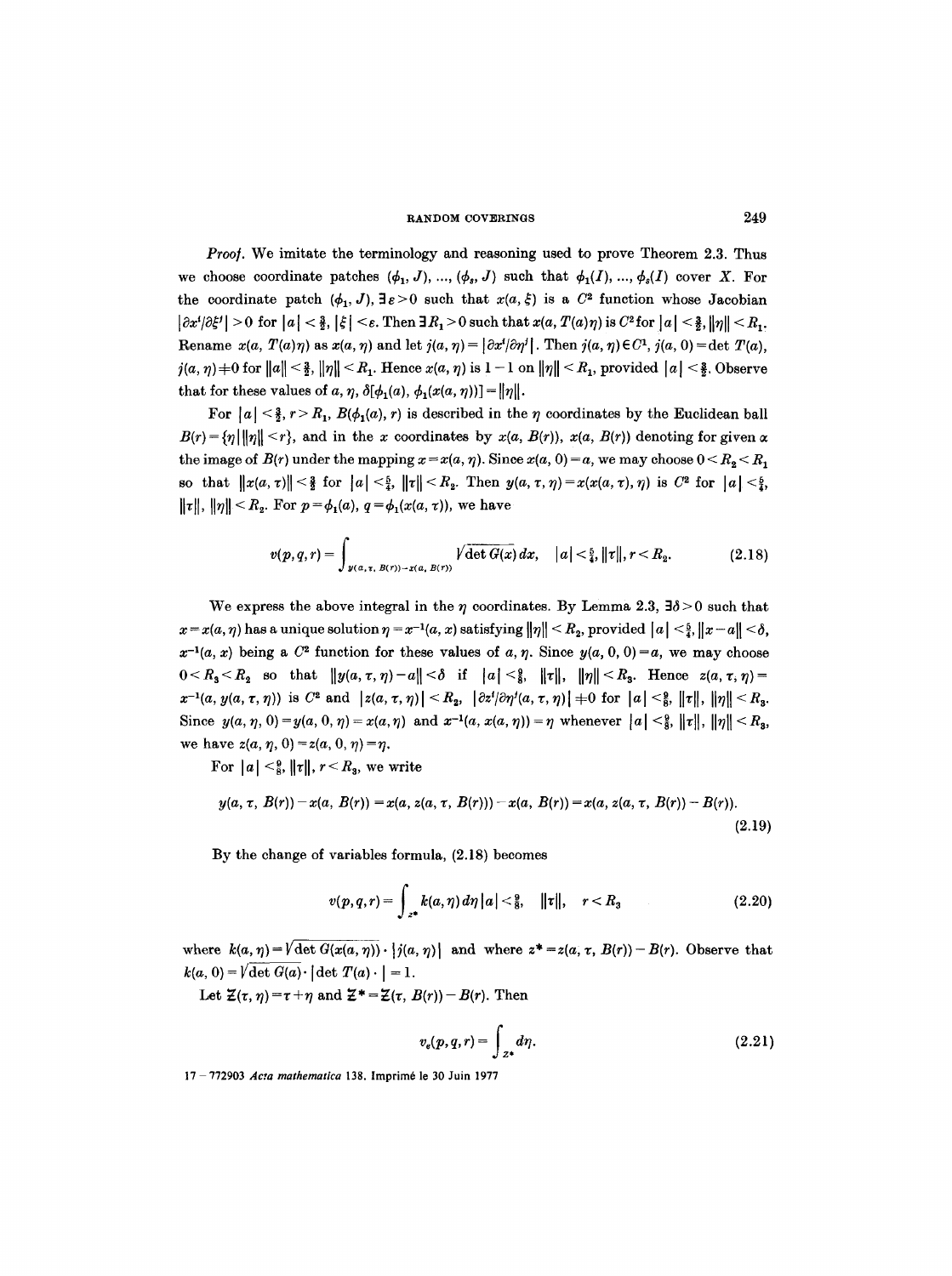# $250$  L. FLATTO AND D. J. NEWMAN

Let  $l(a, \eta) = k(a, \eta) - 1$ .  $l(a, \eta)$  is C<sup>1</sup> for  $|a| < \frac{3}{2}$ ,  $\|\eta\| < R_1$ . (2.20), (2.21) give

$$
v(p,q,r) - v_e(p,q,r) = \left[ \int_{z^*} k(a,\eta) d\eta - \int_{z^*} k(a,\eta) d\eta \right] + \int_{z^*} l(a,\eta) d\eta = I_1 + I_2, \quad (2.22)
$$

where  $p = \phi_1(a)$ ,  $q = \phi_1(x(a, \tau))$  and  $|a| < \frac{9}{8}$ ,  $||\tau||$ ,  $r < R_3/2$ .

We estimate  $I_1$ ,  $I_2$ . We first establish the bound (2.28) for the Euclidean volume of the symmetric difference of  $z(a, \tau, B(r)) - B(r)$ ,  $\mathcal{Z}(\tau, B(r)) - B(r)$ .

Applying the mean value theorem to  $z^i(a, \tau, \eta) - z^i(a, 0, \eta)$ , we get

$$
z^i(a,\tau,\eta)=\eta^i+\tau^i+\sum_{j=1}^d\left[\frac{\partial z^i}{\partial x^j}(a,\theta_i\tau,\eta)-\delta_j^i\right]\tau^j,\quad 1\leq i\leq d,\qquad (2.23)
$$

where  $0 \le \theta_1, ..., \theta_d \le 1$ .

Now  $z(a, \tau, 0) = \tau \rightarrow \partial z^i/\partial \tau^j(a, \tau, 0) = \delta^i_j$ ,  $1 \leq i, j \leq d$ . Since  $z(a, \tau, \eta)$  is a  $C^2$  function, we conclude from  $(2.23)$  that  $\exists 0 \le R_4 \le R_3/2$ ,  $0 \le C_1$  such that

$$
\|\eta\|(1-C_1\|\tau\|) \leq \|z(a,\tau,\eta)-\tau\| \leq \|\eta\|(1+C_1\|\tau\|), \quad |a| \leq 1, \|\tau\|, \|\eta\| < R_4 \qquad (2.24)
$$

The right inequality of 2.24) implies

$$
z(a,\tau,\,B(r))\subset \mathcal{Z}(\tau,\,B(r'))\quad |a|\leqslant 1,\,\|\tau\|,\,r\leq R_4\qquad \qquad (2.25)
$$

where  $r' = (1 + C_1 ||\tau||)r$ .

We conclude from the left inequality of  $(2.24)$  and Lemma 2.4 that

$$
\mathcal{Z}(\tau,\,B(r''))\subset z(a,\,\tau,\,B(r)\quad |a|\leqslant 1,\,\|\tau\|,\,r
$$

where  $r'' = \text{Max } (0, [1 - C_1 || \tau ||]r).$ 

Let  $U\Delta V$  denote the symmetric difference of the sets  $U, V.$  (2.25), (2.26) give

$$
z(a, \tau, B(r))\Delta Z(\tau, B(r)) \subset Z(\tau, B(r')) - Z(\tau, B(r'')). \qquad (2.27)
$$

The Euclidean volume of  $\mathcal{Z}(\tau, B(r'))-\mathcal{Z}(\tau, B(r''))=\omega_d((r')^d-(r'')^d)\leq C_2||\tau||r^d$  where  $C_2 = 2d\omega_a C_1(1 + C_1 R_4)^{d-1}$ . Hence

$$
v_e[z(a,\tau,\,B(r))\Delta\mathcal{Z}(\tau,\,B(r))] \leq C_2\|\tau\|r^d \quad |a| \leq 1, \|\tau\|, \, r < R_4 \tag{2.28}
$$

where  $v_e$  denotes Euclidean volume.

With the aid of (2.28), we readily estimate  $I_1$ . Let U, V, W be d-dimensional measurable sets and  $f(x)$  integrable on  $U \cup V$ . Since  $U-W-[V-W]=[U-V]-W\subset U-V$ , we obtain

$$
\left| \int_{|U - W} f(x) dx - \int_{|V - W} f(x) dx \right| = \left| \int_{|U - W - (V - W)} f(x) dx - \int_{|V - W - (U - W)} f(x) dx \right| \leq \int_{|U \triangle V} |f(x)| dx \tag{2.29}
$$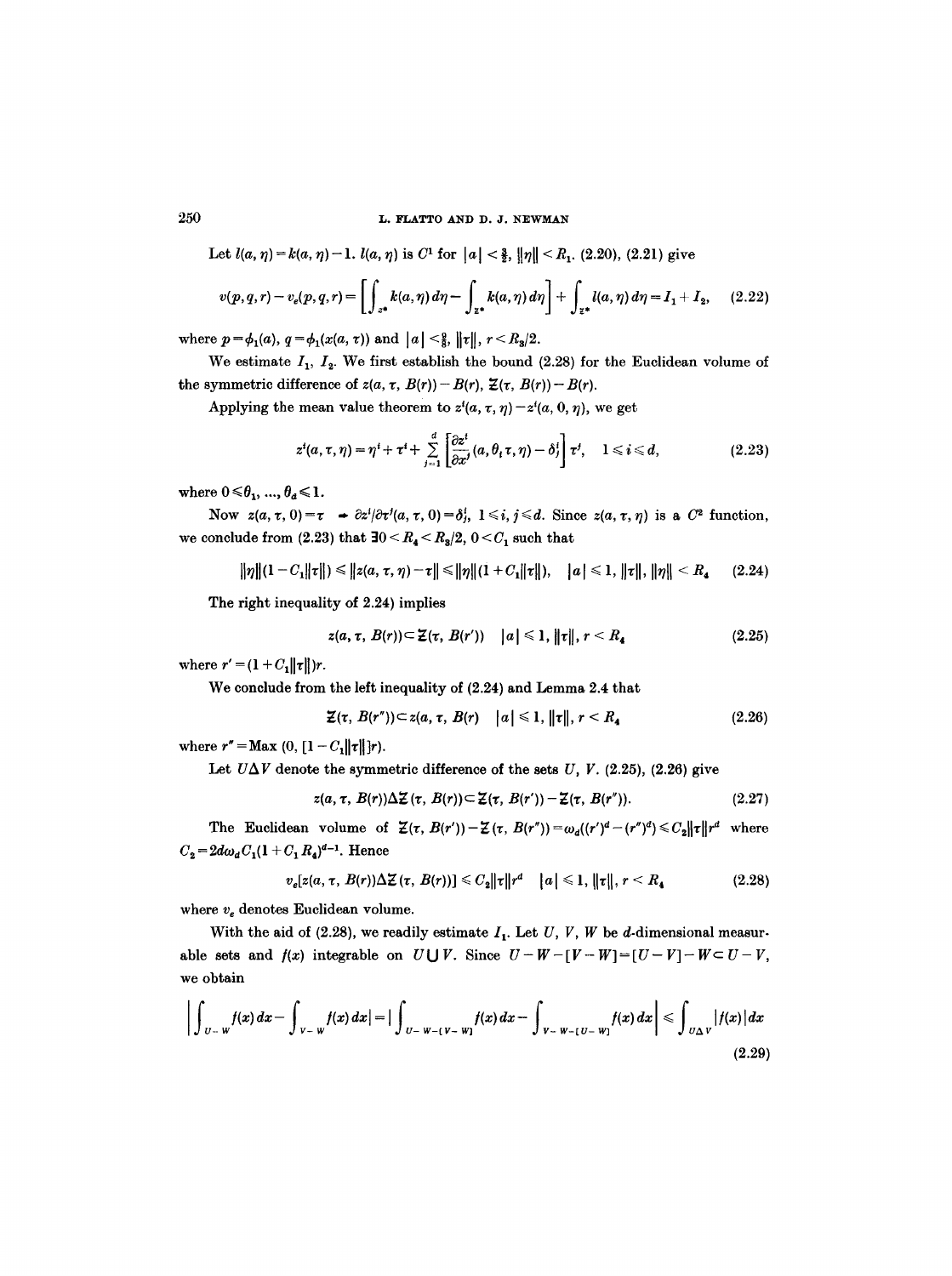$l(a, 0)=0$  and  $l(a, \eta)$  is  $C^1$  for  $|a| < \frac{3}{2}$ ,  $|\eta| < R_1$ . Hence  $\exists C_3 < 0$  such that

$$
|l(a, \eta)| \leq C_3 \|\eta\| |a| \leq 1, \quad \|\eta\| < R_2. \tag{2.30}
$$

Since  $||z(a, \tau, \eta)||$ ,  $||\mathcal{Z}(\tau, \eta)|| < R_2$  for  $||a|| \leq 1$ ,  $||\tau||$ ,  $||\eta|| < R_4$ , we conclude from (2.28)-**(2.30)** that

$$
|I_1| \leq C_2(C_3 R_2 + 1) ||\tau|| r^d, \quad |a| \leq 1, ||\tau||, r < R_4. \tag{2.31}
$$

Lemma 2.2 and (2.30) imply

$$
|I_2| \leq C_3 \omega_{d-1}(\|\tau\|+r) \|\tau\| r^{d-1} \quad |a| \leq 1, \|\tau\|, r < R_4. \tag{2.32}
$$

Let  $C_4 = C_2 + C_2 C_3 R_2 + 3C_3 \omega_{d-1}$ . We conclude from (2.22), (2.31), (2.32) that

$$
|v(p, q, r) - v_e(p, q, r)| \leq C_4 ||\tau|| r^d = C_4 r^d \delta(p, q) \quad |a| \leq 1, ||\tau|| \leq 2r < R_4,\tag{2.33}
$$

where  $p = \phi_1(a), q = \phi_1(x(a, \tau)).$ 

Rename  $C_4$ ,  $R_4/2$  as  $C'_1$ ,  $R'_1$ . (2.33) can also be established for each coordinate patch  $(\phi_1, J)$ ,  $1 \le i \le s$ , replacing  $M'_i$ ,  $R'_i$  by  $M'_1$ ,  $R'_1$ . Since  $\phi_1(I)$ , ...,  $\phi_s(I)$  cover X, we have proven (2.17) with the choice  $C = Max (C'_1, ..., C'_s), R = Min (R'_1, ..., R'_s).$ 

## §3. A probability estimate for the classical occupancy problem

We derive in this section the following estimate, of some independent interest, which will be used in the proof of inequality (1.2).

THEOREM 3.1. *Let N balls be thrown independently at n urns labelled, 1 ..... n. Assume that for every throw the probability that the ball fall into the ith*  $urn = p_i$  *where*  $p_1 + ... + p_n \leq 1$ *. The probability that all urns contain balls*  $\leq \prod_{i=1}^n (1 - (1 - p_i)^N)$ .

*Proof.* We say that i is hit if the ith urn contains a ball. Then

$$
P(i+1,...,n \text{ are hit}) = \prod_{i=0}^{n} P(i+1 \text{ is hit} | 1,...,i \text{ are hit}). \tag{3.1}
$$

We prove

$$
P(i+1 \text{ is hit } | 1, ..., i \text{ are hit}) \leq P(i+1 \text{ is hit}) = 1 - (1 - p_{i+1})^N, \quad 1 \leq i \leq n-1 \quad (3.2)
$$

(3.1) and (3.2) imply the theorem. We rewrite (3.2) in the equivalent form

$$
P(i+1 \text{ is not hit} | 1, ..., i \text{ are hit}) \ge P(i+1 \text{ is not hit}), \quad 1 \le i \le n-1 \tag{3.3}
$$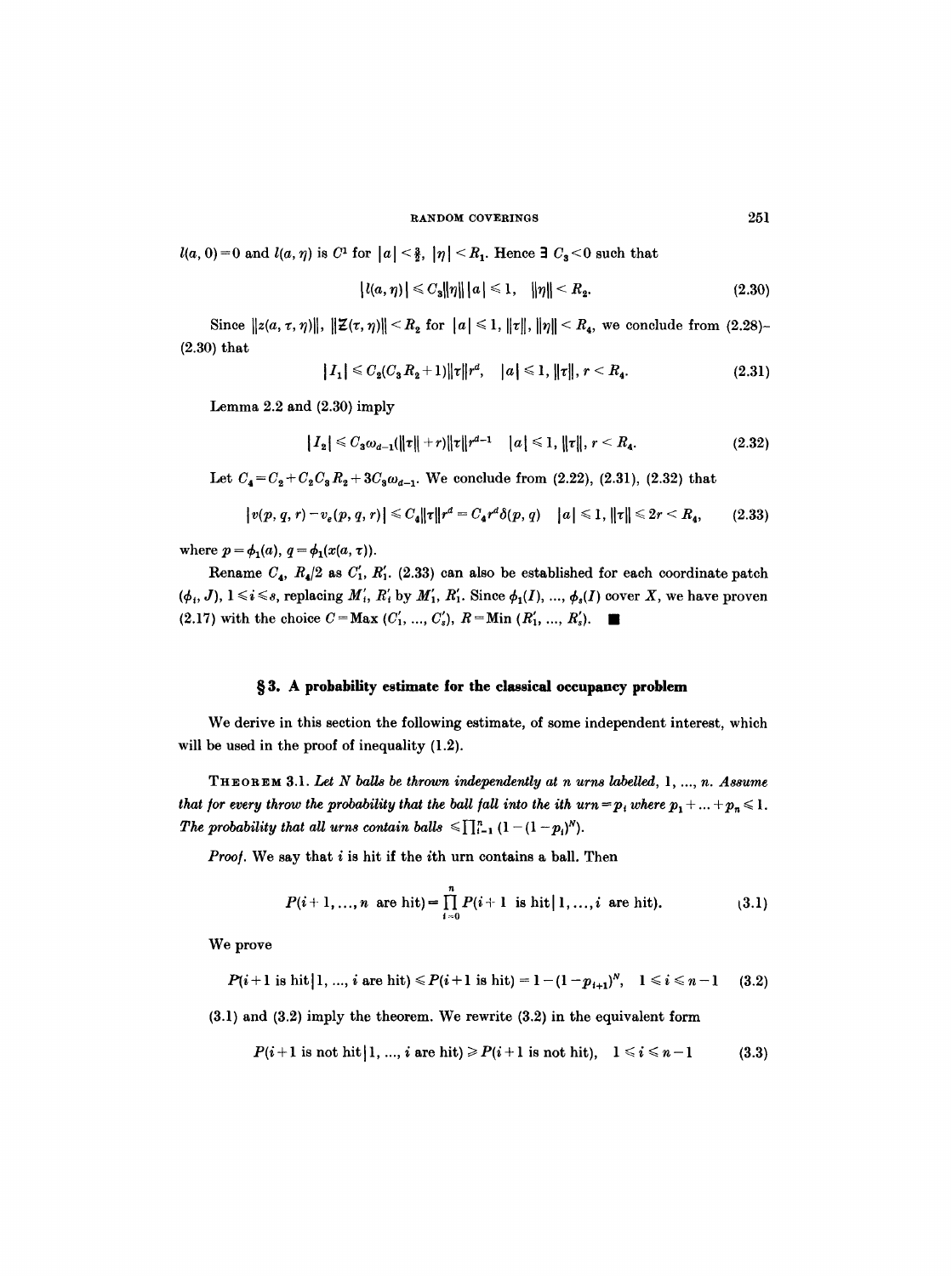For any two events A, B of positive probability, we have  $P(A | B) \geq P(A)$  $P(AB) \ge P(A)P(B) \Leftrightarrow P(B|A) \ge P(B)$ , so that (3.3) becomes

$$
P(1, ..., i \text{ are hit } |i+1 \text{ is not hit}) \ge P(1, ..., i \text{ are hit}), \quad 1 \le i \le n-1 \tag{3.4}
$$

Let  $P(i, N; p_1, ..., p_n)$  = probability that urns 1, ..., *i*,  $1 \le i \le n$ , are hit in N idependent throws, given that on any throw the jth urn is hit with probability  $p_j$ ,  $1 \leq j \leq n$ . We may rewrite (3.4) as

$$
P(i, N; q_i, ..., q_{n-1}) \geq P(i, N; p_1, ..., p_n), \quad 1 \leq i \leq n-1
$$
\n(3.5)

where  $q_1, ..., q_{n-1}$  are the numbers  $p_1/(1-p_{i+1}), ..., p_t/(i-p_{i+1}), p_{i+2}/(1-p_{i+1}), ..., p_n/(1-p_{i+1}).$ (3.5) is proven as follows. Let  $\pi_j$  = probability that precisely j of the N thrown balls fall into the  $(i+1)$ th urn. Then

$$
P(i, N; p_1, ..., p_n) = \sum_{j=0}^{N} \pi_j P(i, N-j; q_1, ..., q_{n-1}), \quad 1 \leq i \leq n-1.
$$
 (3.6)

Since  $P(i, N; q_1, ..., q_n)$  clearly increases with *N*, we conclude from (3.6) that

$$
P(i, N; p_1, ..., p_n) \leq \sum_{j=0}^N \pi_j P(i, N; q_1, ..., q_{n-1}) = P(i, N; q_1, ..., q_{n-1}), \quad 1 \leq i \leq n-1. \tag{3.7}
$$

thus proving Theorem 3.1.  $\blacksquare$ 

#### **w 4. Proof of inequality (1.l)**

Let  $\omega_a r^d = 1/e$ ,  $n(r) = [(1/\alpha)(\log(1/\alpha))^d]$ ,  $0 < r \le r_1$ , where  $\alpha = \omega_a r^d$ . Since  $\alpha \le 1/e$ , we have  $(1/\alpha)(\log(1/\alpha))^d \geq e$  and  $n(r) \geq 2$ . Choose  $S = S_n$  to be a set consisting of  $n(r)$  points of X satisfying the requirements of Theorem 2.1, denote these points as  $p_1, ..., p_n$ . Let  $N'_{rm}$  = number of open balls of radius r which need to be thrown to cover *Sm* times. For each positive integer N, the event  $[N'_{rm} > N]$  means that some point  $p_i$  has not been covered m times in the first N throws. Since  $p_i \in B(q, r)$  iff  $q \in B(p_i, r)$ , we conclude that the probability that  $p_i$  be covered precisely j times in first N throws = $\binom{N}{i}\alpha_i^j(1-\alpha_i)^{N-j}$ , where  $\alpha_i = v(p_i, r)$ . Hence the probability that  $p_i$  be covered  $\leq m$  times in first N throws =  $\sum_{i=0}^{m-1} {N \choose i} \alpha_i^{j} (1 - \alpha_i)^{N-j}$ , and

$$
P(N'_{rm} > B) \leq \sum_{i=1}^{n} \sum_{j=0}^{m} {N \choose j} \alpha'_{i} (1-\alpha_{i})^{N-j} \leq \sum_{i=1}^{n} \sum_{j=0}^{m-1} \frac{(N\alpha_{i})^{j}}{j!} e^{-\alpha_{i}N}.
$$
 (4.1)

According to Theorem 2.3, we may choose  $0 \le r_2 \le r_1$ ,  $C > 0$  so that

$$
|\alpha_i - \alpha| \leq C_1 \alpha^{(d+1)/2}, \quad \alpha_i \leq 2\alpha \quad \text{for } 1 \leq i \leq n, \quad r \leq r_2. \tag{4.2}
$$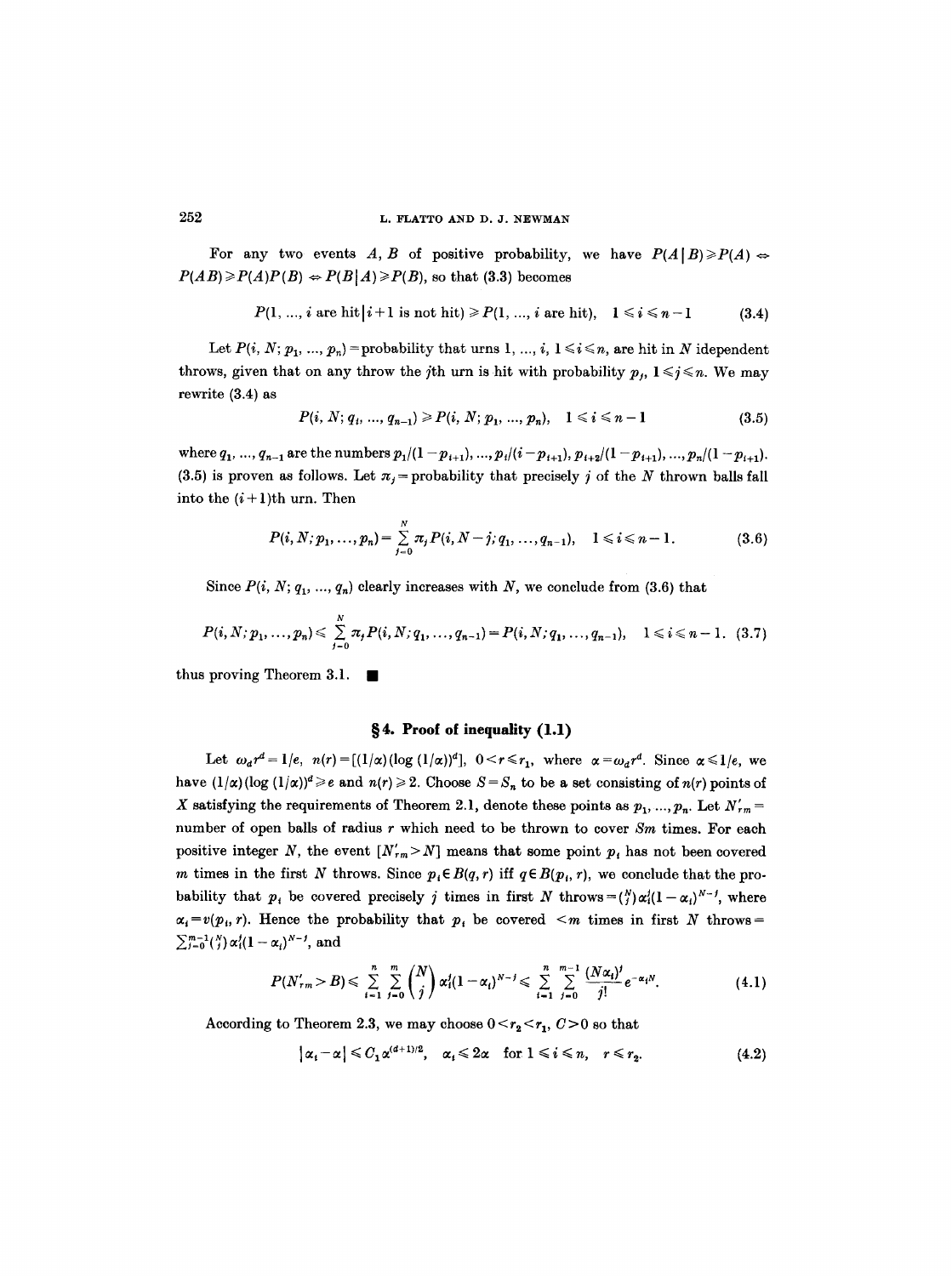It follows that if  $N\alpha \geq \frac{1}{2}$ ,  $r \leq r_2$ , then

$$
P(N'_{rm}) \leq 2^{m-1} e n (N \alpha^{m-1} e^{-\alpha N} \exp{(C_1(N \alpha) \alpha^{1/d})}). \tag{4.3}
$$

Let

$$
N = \frac{1}{\alpha} \left( \log \frac{1}{\alpha} + (d+m-1) \log \log \frac{1}{\alpha} + x \right), \quad x \geqslant 0.
$$
 (4.4)

We have  $P(N'_{rm}>N)=P(N'_{rm}>[N])$ . For  $\alpha \geq 1/e$ ,  $x \geq 0$ ,  $[N]\alpha \geq N\alpha - \alpha \geq e-1$ . We may therefore insert  $[N]$  into (4.3) and obtain

$$
P(N'_{rm}) \le 2^{m-1} e^{2n} (N\alpha)^{m-1} e^{-\alpha N} \exp\left(C_1(N\alpha) \alpha^{1/d}\right)
$$
  

$$
\le 2^{m-1} e^{2-x} \exp\left(C_1(N\alpha) \alpha^{1/d}\right) \left(\frac{\log \frac{1}{\alpha} + (d+m-1) \log \log \frac{1}{\alpha} + x}{\log \frac{1}{\alpha}}\right)^{m-1}
$$
(4.5)

for  $x \ge 0$ ,  $r \le r_2$ .

Choose  $0 \leq r_3 \leq r_2$  so that

$$
\exp(C_1(N\alpha)\alpha^{1/d}) \leqslant 2e^{x/2}, \quad \text{for} \quad r \leqslant r_3 \tag{4.5}
$$

Then

$$
P(N'_{rm}) \leq (2^m e^2) e^{-x/2} \left( \frac{\log \frac{1}{\alpha} + (d+m-1) \log \log \frac{1}{\alpha} + x}{\log \frac{1}{\alpha}} \right)^{m-1}
$$
  

$$
\leq (2^m e^2) (d+m+x)^{m-1} e^{-x/2} \leq C_2 e^{-x/4}, \quad x \geq 0, \quad r \leq r_3,
$$
 (4.7)

where  $C_2 = 2^m e^2 \sup_{0 \leq x < \infty} \{ (d+m+x)^{m-1} e^{-x/4} \}.$ 

Now

$$
\frac{1}{n^{1/d}} \sim \frac{\alpha^{1/d}}{\log \frac{1}{\alpha}} \sim \frac{(\omega_d)^{1/d}}{d} \frac{r}{\log \frac{1}{r}} \quad \text{as} \quad r \to 0.
$$

It follows that we may choose  $0 \lt r_4 \lt r_3$ , so that  $\rho = r - C_0 n^{-1/4} > 0$  for  $r \le r_4$ ,  $C_0$  being the constant appearing in Theorem 2.1. Let  $\alpha = \omega_d r^d$ ,  $\beta = \omega_d \rho^d$ . In view of Theorem 2.1, if the balls of radius  $\rho$  cover *Sm* times, then the balls of radius r cover *Xm* times. Hence  $N_{rm \ell m} \le N'_{\ell m}$ and

$$
P(N_{rm} > N) \leqslant P(N'_{em} > N) \tag{4.8}
$$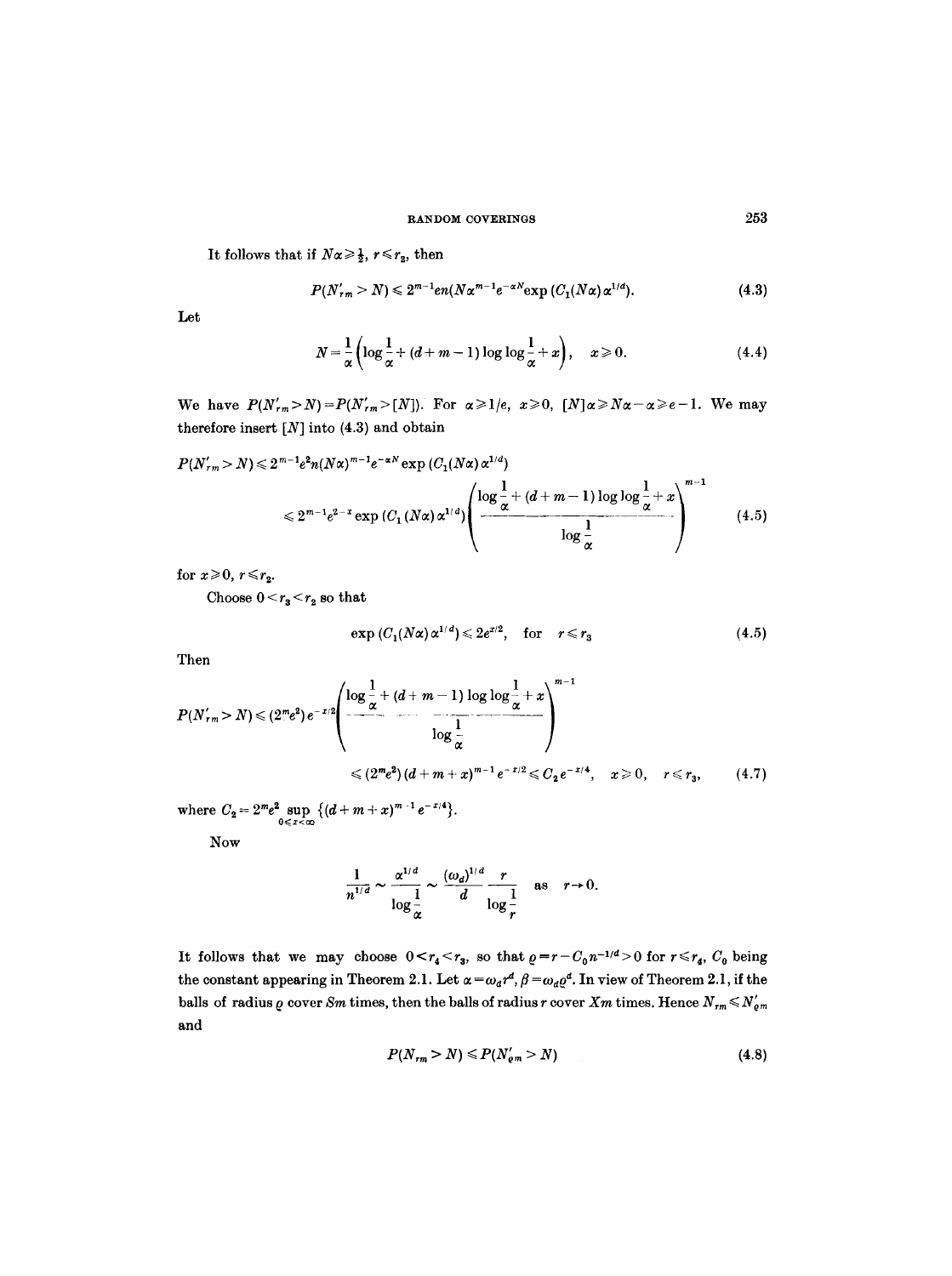# $254$  L. FLATTO AND D. J. NEWMAN

Let  $l(\alpha) = (1/\alpha)(\log(1/\alpha) + (d+m-1) \log \log(1/\alpha))$  and define y by the relation

$$
N = l(\alpha) + \frac{x}{\alpha} = l(\beta) + \frac{y}{\alpha} \Leftrightarrow y = \beta(l(\alpha) - l(\alpha)) + \frac{\beta}{\alpha}x. \tag{4.9}
$$

We express  $\beta$  in the terms of r, and y in terms of r and x. We have

$$
\beta = \omega_d \left(r - \frac{C_0}{n^{1/d}}\right)^d = \omega_d r^d + O\left(\frac{r^d}{\log 1/r}\right) = \alpha \left(1 + O\left(\frac{1}{\log 1/r}\right)\right) \quad \text{as} \quad r \to 0. \tag{4.10}
$$

We eonelude from (4.10) by straightforward computations that

$$
\begin{cases}\n\frac{1}{\beta} = \frac{1}{\alpha} \left( 1 + O\left( \frac{1}{\log 1/r} \right) \right) \\
\log \frac{1}{\beta} = \log \frac{1}{\alpha} + O\left( \frac{1}{\log 1/r} \right) \\
\log \log \frac{1}{\beta} = \log \log \frac{1}{\alpha} + O\left( \frac{1}{\log^2 1/r} \right),\n\end{cases} \tag{4.11}
$$

which in turn yields

$$
l(\beta) = l(\alpha) + O\left(\frac{1}{\beta}\right),\tag{4.12}
$$

so that

$$
y = O(1) + \left(1 + O\left(\frac{1}{\log 1/r}\right)\right)x \quad \text{as} \quad r \to 0. \tag{4.13}
$$

We may therefore choose  $0 \le r_5 \le r_4$ ,  $C_3 > 0$  so that

$$
y \geqslant \frac{x}{2} - C_3, \tag{4.14}
$$

provided  $r \le r_5$ . If  $x \ge 2C_3$ , then  $y \ge 0$  and we conclude from (4.7), (4.8), (4.14) that

$$
P(N_{rm} > N) \leqslant C_2 e^{-\nu/4} \leqslant C_2 e^{C_3/4} e^{-\nu/8} \tag{4.15}
$$

for  $x \ge 2C_s$ ,  $r \le r_5$ .

For  $0 \leqslant x \leqslant 2C_3,$   $P(N_{\tau m} \!> \! N) \leqslant \! 1 \leqslant e^{C_8/4} e^{-\,x/8}.$  It follows that

$$
P(N_{rm} > N) \leq C_4 e^{-x/8}, \quad x \geq 0, \quad r \leq r_5,
$$
 (4.16)

where  $C_4 = e^{c_3/4}$  Max (1,  $C_2$ ). Renaming  $C_4$ ,  $r_5$  as  $C$ ,  $r_1$ , we obtain (1.1).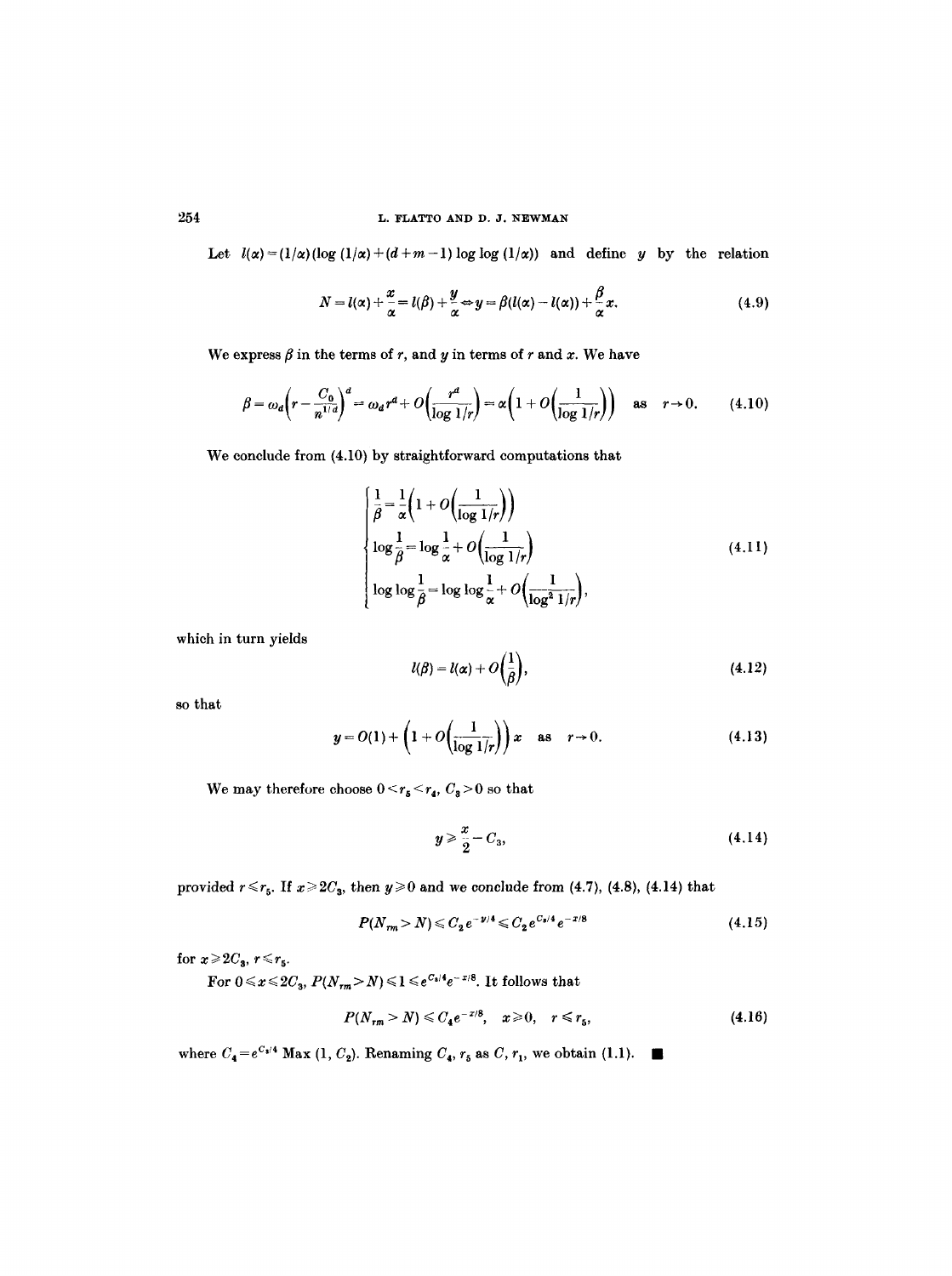# §5. Proof of inequality  $(1.2)$

Our derivation will be based on the lower bound (5.1) for  $P(N_{rm} > N)$ . As mentioned in the introduction the measure space  $C_r$  can be identified with X so that  $\Omega$  can be identified with  $X \times X \times ... \times X \times ...$  The probability measure on  $\Omega$ , denoted by  $d\omega$ , is then the product  $dp \times dp \times ... \times dp \times ...$ , where  $dp$  is the Riemannian volume measure on X. The points of  $\Omega$  are denoted by  $\omega$ .

THEOREM 5.1. Let  $\mu(\omega)$  = volume of the set of points of X not covered m times in the */irst N throws. Then* 

$$
P(N_{rm} > N) \geqslant E^2(\mu)/E(\mu^2)
$$
\n(5.1)

 $E(\mu)$ ,  $E(\mu^2)$  denoting respectively the expectation of  $\mu$  and  $\mu^2$ .

*Proo/.* We reproduce the proof found in [9]. Let

1, if X fails to be covered  $m$  times in first  $N$  throws  $(0, \text{ otherwise})$ 

Observe that  $\mu(\omega) = \mu(\omega)\phi(\omega)$ . For if  $\phi(\omega) = 1$ , then this equation becomes  $\mu(\omega) =$  $\mu(\omega)$ , and if  $\phi(\omega) = 0$ , then  $\mu(\omega) = 0$  so that the equation becomes 0 = 0. Applying Schwarz's inequality, we get  $E^2(\mu) \leq E(\mu^2) E(\phi)$ . But  $E(\phi) =$  probability that X fails to be covered *m* times in first N throws =  $P(N_{rm} > N)$ , thus proving (5.1).

We derive next expressions for  $E(\mu)$ ,  $E(\mu^2)$ .

THEOREM **5.2.** 

$$
E(\mu) = \sum_{i=0}^{m-1} {N \choose i} \int_X (v(p,r))^i (1-v(p,r))^{N-i} dp \qquad (5.2)
$$

*Proof.* Let  $p \in X$ ,  $\omega \in \Omega$  and define

1, if  $p$  is not covered  $m$  times in first  $N$  throws  $\left|0, \text{ otherwise}\right\rangle$ 

Then  $\mu(\omega) = \int_X \phi(p,\omega) dp$  and, by Fubini's theorem,

$$
E(\mu) = \int_{X} \int_{\Omega} \phi(p, \omega) d\omega dp.
$$
 (5.3)

We have however

 $\int_{\Omega} \phi(p, \omega) d\omega = P(p \text{ is not covered } m \text{ times in first } N \text{ throws})$ 

$$
= \sum_{i=0}^{m-1} {N \choose i} (v(p,r))^{i} (1-v(p,r))^{N-i}.
$$
 (5.4)

Substitution of  $(5.4)$  into  $(5.3)$  yields  $(5.2)$ .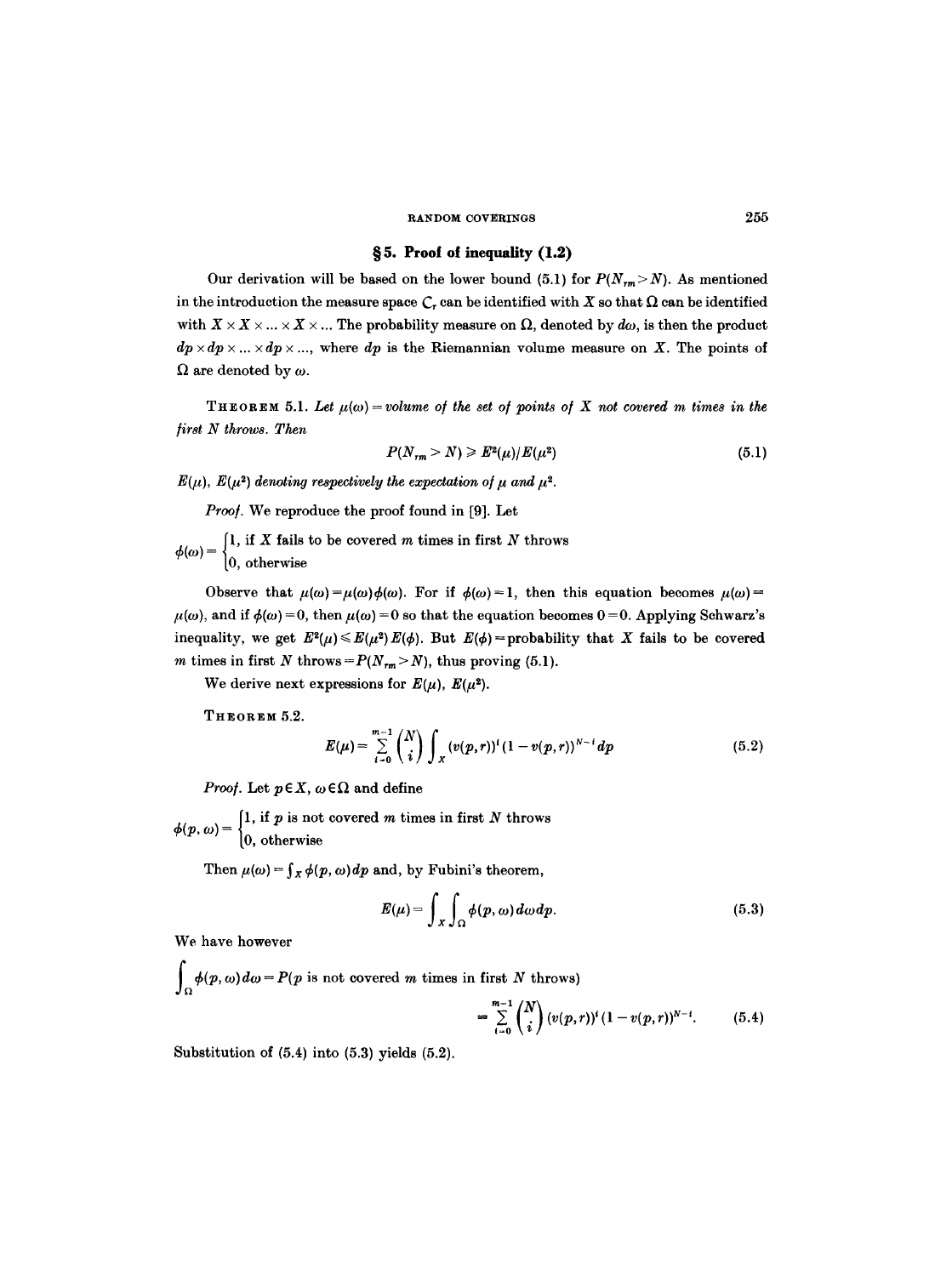THEOREM 5.3 Let  $v(p,q,r) = v[B(q,r)-B(p,r)], w(p,q,r) = v[B(p,r) \cap B(q,r)].$  Then

$$
E(\mu^{2}) = \sum_{0 \leq t, \, j \leq m-1} \frac{N!}{i! \, j! (N-i-j)!} \iint_{\delta(p, q) > 2r} (v(p, r))^{t} (v(q, r))^{j} (1 - v(p, r) - v(q, r))^{N-i-j} dq dp
$$
  
+ 
$$
\sum_{0 \leq t+k, \, j+k \leq m-1} \frac{N!}{i! \, j! \, k! (N-i-j-k)!} \iint_{\delta(p, q) < 2r} (v(p, q, r))^{t} (v(q, p, r))^{j} (w(p, q, r))^{k}
$$
  
×  $(1 - v(p, r) - v(q, r) + w(p, q, r))^{N-i-j-k} dq dp$  (5.5)

*the indices i, j, k in the second sum being*  $\geq 0$ .

*Proof.* 
$$
\mu^2(\omega) = \int_X \int_X \phi(p, \omega) \phi(q, \omega) dp dq
$$
 so that, by Fubini's Theorem  

$$
E(\mu^2) = \int_X \int_X \int_\Omega \phi(p, \omega) \phi(q, \omega) d\omega dp dq.
$$
(5.6)

Now

$$
\int_{\Omega} \phi(p,\omega)\phi(q,\omega)d\omega = P
$$
 (Both *p* and *q* are not covered *m* times in first *N* throws). (5.7)

The above probability can be computed as follows. Suppose that of the first  $N$  balls thrown on X, *i* of the centers be in  $B(q, r) - B(p, r)$ , *j* in  $B(p, r) - B(q, r)$ , *k* in  $B(p, r) \cap B(q, r)$ Then both p and q are not covered m times in first N throws iff  $i+k$ ,  $j+k \leq m-1$ . It follows that

$$
\int_{\Omega} \phi(p,\omega) \phi(q,\omega) d\omega = \sum_{0 \leq l+k, \, j+k \leq m-1} \frac{N!}{i! \, j! \, k! (N-i-j-k)!} (v(p,q,r))^i (v(q,p,r))^j
$$
\n
$$
\times (w(p,q,r))^k (1-v(p,r)-v(q,r)+w(p,q,r))^{N-i-j-k}.
$$
\n(5.8)

Observe that for  $\delta(p, q) > 2r$ ,  $v(p, q, r) = v(q, r)$ ,  $w(p, q, r) = 0$ . Thus in this case, the sum in (5.8) simplifies to

$$
\sum_{0 \leq t, \, j \leq m-1} \frac{N!}{i! \, j! (N-i-j!} v(p,r))^{t} (v(q,r))^{j} (1-v(p,r)-v(q,r))^{N-i-j}.
$$
 (5.9)

Substituting (5.8), (5.9) into (5.6), we get (5.5).

We designate respectively the two sums appearing in the right side of (5.5) as  $\Sigma_1$ ,  $\Sigma_2$ , so that  $E(\mu^2) = \sum_1 + \sum_2$ . In the sequel, C denotes a generic positive constant depending only on m.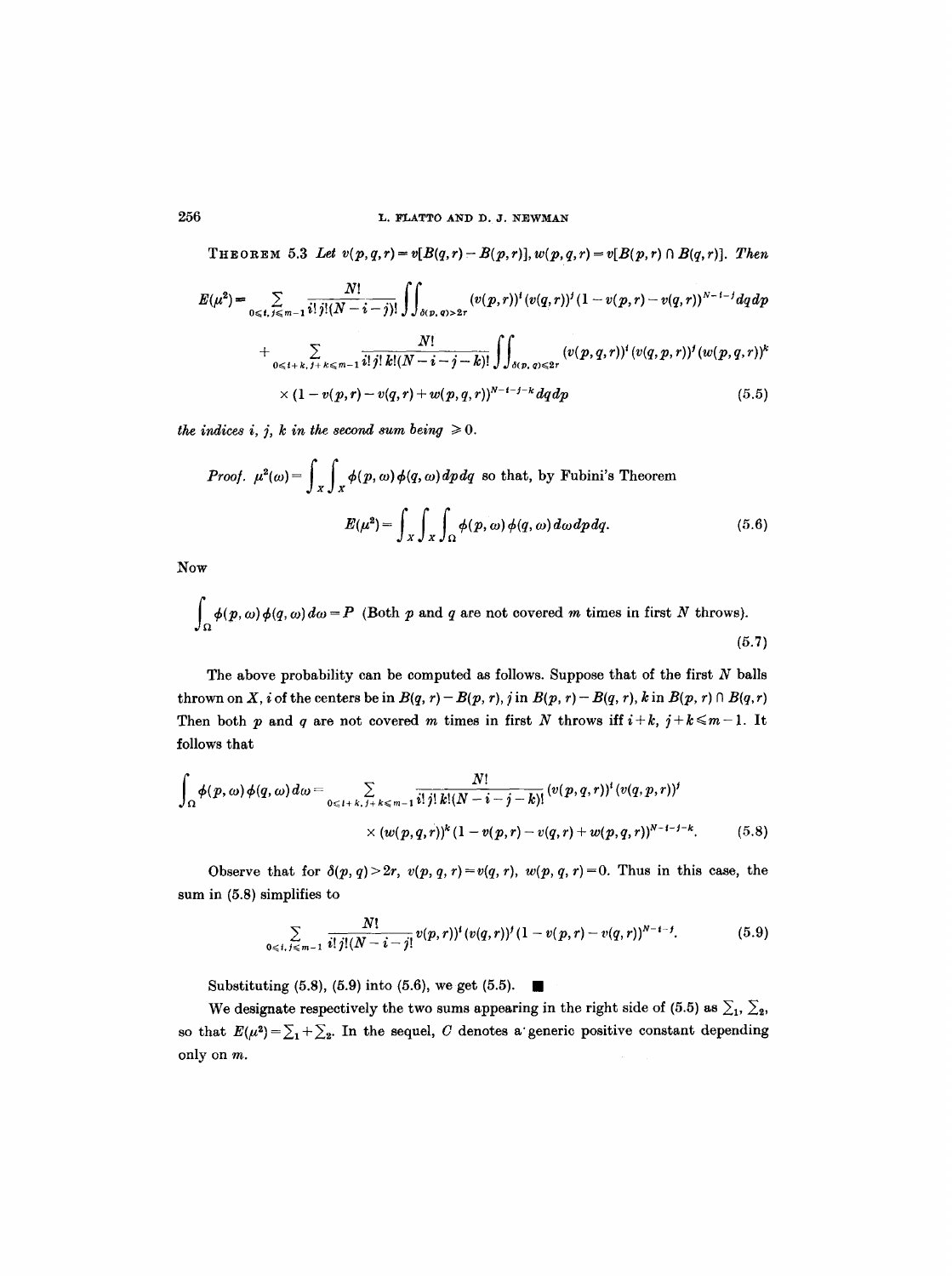THEOREM 5.4 (i)  $\exists \varepsilon > 0$  such that

$$
\sum_{1} \leqslant E^{2}(\mu), \quad \text{for} \quad r \leqslant \varepsilon, \quad N\alpha \geqslant \frac{1}{\varepsilon}, \tag{5.10}
$$

(ii)  $\exists \varepsilon > 0$ ,  $C > 0$  such that

$$
\sum_{2} \leq \frac{C}{N} (N\alpha)^{m-d} \int_{X} (1-v(p,r))^{N} dp, \text{ for } r \leq \varepsilon, \quad N\alpha \geq 1.
$$
 (5.11)

*Proof.* (i) Squaring both sides of (5.2), we get

$$
E^{2}(\mu) = \sum_{0 \leq i, j \leq m-1} {N \choose i} {N \choose j} \int_{X} \int_{X} (v(p,r))^{i} (v(q,r))^{j} (1-v(p,r))^{N-i} (1-v(q,r))^{N-j} dp dq.
$$
\n(5.12)

We prove (5.10) by showing that each term of  $\Sigma_1 \leq$  corresponding term of  $E^2(\mu)$ . This inequality follows from

$$
\frac{N!}{l! \, j! (N-i-j)!} = \binom{N}{i} \binom{N-i}{j} \leq \binom{N}{i} \binom{N}{j} \tag{5.13}
$$

and

$$
(1 - v(p,r) - v(q,r))^{N-t-j} \leq (1 - v(p,r))^{N-t} (1 - v(q,r))^{N-j} \quad \text{for } p, q \in X, \quad 0 < r \leq \varepsilon,
$$
  

$$
N\alpha \geq \frac{1}{\varepsilon}, \quad 0 < i, j \leq m-1. \quad (5.14)
$$

(5.13) is obvious and we prove (5.14). Let  $v(p, r) = \alpha + x$ ,  $v(q, r) = \alpha + \pi$ . Taking logarithms, (5.14) becomes

$$
N [\log (1 - \alpha - x) + \log (1 - \alpha - y) - \log (1 - 2\alpha - x - y)]
$$
  
+ [(i+j) \log (1 - 2\alpha - x - y) - i \log (1 - \alpha - x) - j \log (1 - \alpha - y)] \ge 0 \t(5.15)

According to Theorem 2.3,  $\exists R > 0$ ,  $C > 0$ , such that  $|x|, |y| \leq C\alpha^{1+1/d}$  for all  $p, q \in X$ and  $r < R$ . Using the Taylor expansion for log  $(1-z)$ , we obtain

$$
\log\left(1-\alpha-x\right)=-\alpha-x-\frac{\alpha^2}{2}+O(\alpha^{2+1/d})\quad\text{as}\quad\alpha\to 0\tag{5.16}
$$

with similar expressions for  $\log (1-\alpha-y)$ ,  $\log (1-2\alpha-x-y)$ . It follows that the first bracketed term of  $(5.15) = \alpha^2(1 + O(\alpha^{1/d}))$ , and the second bracketed term =  $O(\alpha)$ . Hence (5.15) may be rewritten as

$$
N\alpha(1+O(\alpha^{1/d})) + O(1) \geqslant 0 \tag{5.17}
$$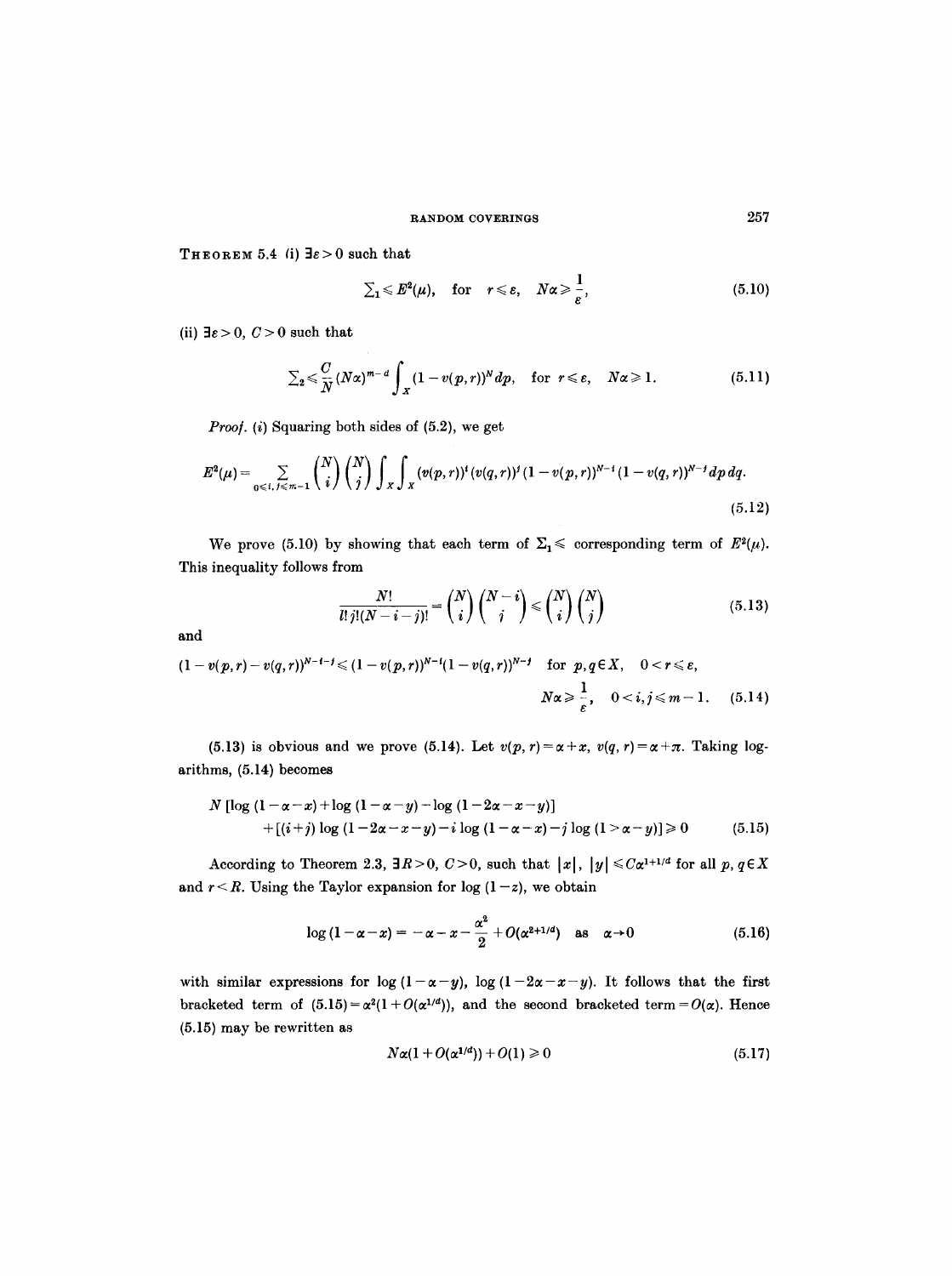(5.17) clearly holds if  $r \leq \varepsilon$ ,  $N\alpha \geq 1/\varepsilon$ , provided  $\varepsilon \to 0$  is sufficiently small. Hence (5.14) holds and we have proven (5.10).

(ii) We shall estimate

$$
I(p,r) = \int_{\delta(p,q) \leqslant 2r} (v(p,q,r))^{i} (v(q,p,r))^{j} (w(p,q,r))^{k} (1 - v(p,r) - v(p,q,r))^{N-l-j-k} dq
$$
\n(5.18)

for small r, uniformly in p and in the indices i, j, k.

It follows from Lemma 2.2 and Theorems 2.3, 2.4 that  $\exists r_1 \geq 0$  such that

$$
v(p,r) \leq 2\alpha, \quad r \leq r_1, \quad \text{and} \quad p \text{ arbitrary}
$$
 (5.19)

$$
\frac{\omega_{d-1}}{2^{d+1}}r^{d-1}\delta(p,q)\leqslant v(p,q,r)\leqslant 2\omega_{d-1}r^{d-1}\delta(p,q),\quad r\leqslant r_1,\quad \delta(p,q)\leqslant 2r.\tag{5.20}
$$

Using (5.19), (5.20), and  $w(p, q, r) \leq v(q, r)$ , we obtain

$$
I(p,r) \leq Cr^{(1+j+k)d-(1+j)} \int_{\delta(p,q)\leqslant 2r} [\delta(p,q)]^{i+j} \left[1-v(p,r)-\frac{\omega_{d-1}r^{d-1}}{2^{d+1}}\delta(p,q)\right]^N dq, (5.21)
$$

 $r \leq r_1$  and p arbitrary.

An examination of the proof of Theorem 2.3 shows that  $30 < r_2 < r_1$  such that the following holds:

(i) For each  $p \in X$ , a local normal coordinate  $\eta$  may be chosen at p valid for  $\|\eta\| \leq r_2$ 

(ii) Let the element of volume  $dq = k(p, \eta) d\eta$ ,  $\|\eta\| < r_2$ , where  $\eta$  is the chosen local normal coordinate at *p. k(p, n)* is uniformly bounded for  $p \in X$ ,  $\|\eta\| \leq r_2$ .

Hence the integral appearing in (5.21) is

$$
\leqslant C \int_{\|\tau\| \leqslant 2r} \|\eta\|^{t+j} \bigg(1-v(p,r)-\frac{\omega_{d-1}r^{d-1}}{2^{d+1}}\|\eta\|\bigg)^N d\eta \qquad (5.22)
$$

provided  $r \le r_2/2$ .

Let  $\varrho, \theta_1, ..., \theta_{d-1}$  be polar coordinates in the  $\eta$ -space  $(\varrho = ||\eta||$  and the  $\theta_i$ 's are respectively the radial and angular coordinates). The integral of (5.22) becomes

$$
\int_{S} \int_{0}^{r} \varrho^{i+j+d-1} \bigg(1-v(p,r)-\frac{\omega_{d-1}r^{d-1}}{2^{d+1}}\varrho\bigg)^{N} d\varrho d\sigma \qquad (5.23)
$$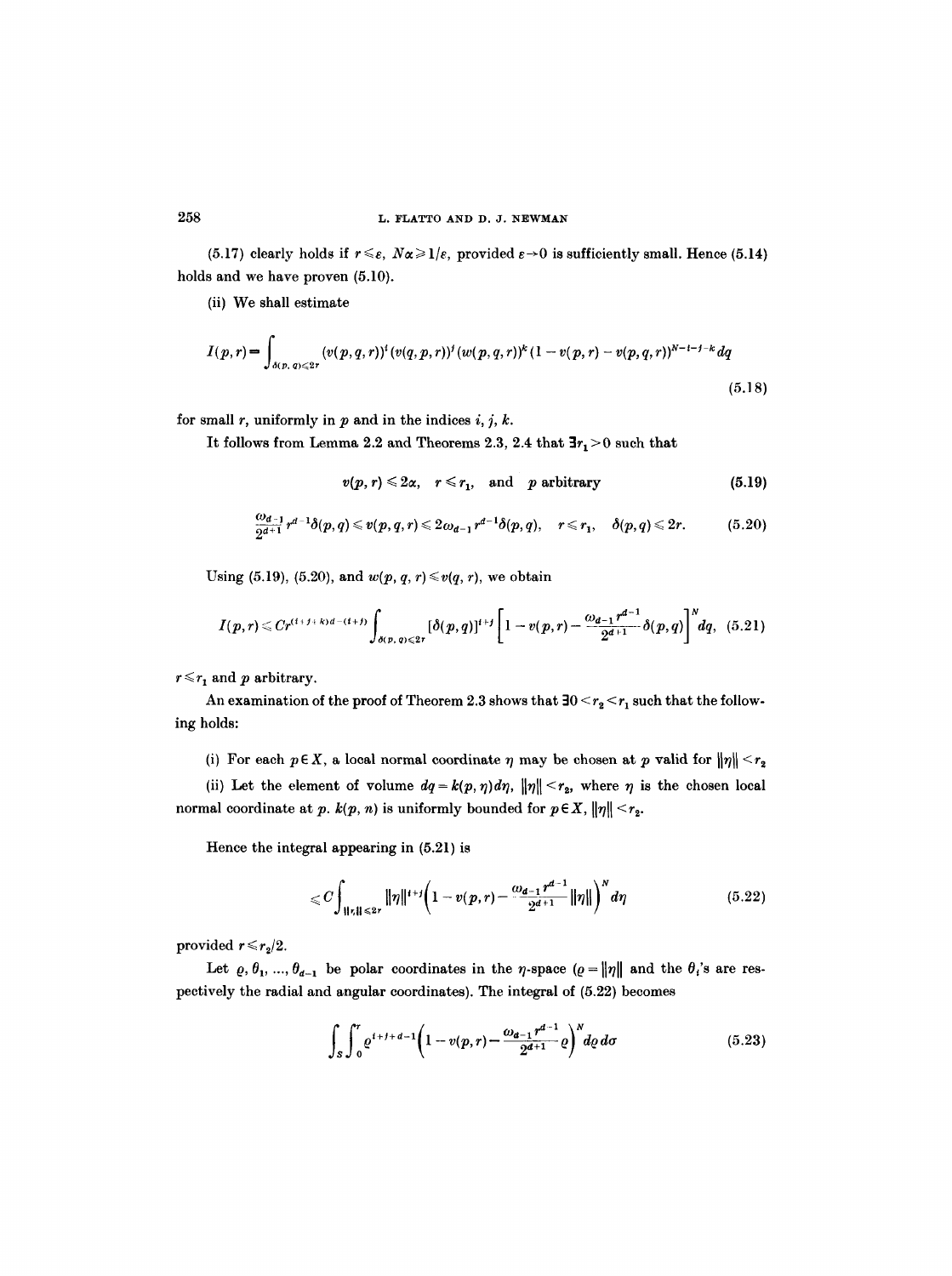where S is the unit d-dimensional sphere  $\rho = 1$  and  $d\sigma$  is the area element on S. Let

 $\frac{\omega_{d-1} r^{d-1}}{2^{d+1}}$ e. (5.21)–(5.23) yield

$$
I(p,r) \leq C\alpha^{k-d+1} \int_0^{1-v} t^{i+j+d-1} (1-v-t)^N dt, \quad r < \frac{r_2}{2}
$$
 (5.24)

and p arbitrary where  $v = v(p,r)$ . Letting  $t = (1-v)\lambda$ , we get

$$
I(p,r) \leq C\alpha^{k-d+1}(1-v)^N \int_0^1 \lambda^{t+j+d-1}(1-\lambda)^N d\lambda.
$$
 (5.25)

The integral of (5.25) is recognized to be the beta function  $B(i+j+d, N+1)$ =  $(i+j+d-1)!N!/(i+j+d+N)!$ . Hence

$$
I(p,r) \leq C\alpha^{k+d+1}(1-v)^N/N^{i+j+d}, \quad r \leq r_2/2 \quad \text{and} \quad p \text{ arbitrary.} \tag{5.26}
$$

Substituting (5.26) into  $\Sigma_{2}$ , we get

$$
\sum_2 \leqslant \frac{C}{N} \sum_{0 \leqslant i+k, j+k \leqslant m-1} (N\alpha)^{k-d+1} \int_X (1-v(p,r))^N dp, \quad r \leqslant r_2. \tag{5.27}
$$

Let  $N\alpha\geq 1$ . Since  $k\leq m-1$ , we have  $(N\alpha)^{k-d+1}\leq (N\alpha)^{m-d}$ . We conclude from (5.27) that

$$
\sum_{2} \leq \frac{C}{N} (N\alpha)^{m-d} \int_{\mathfrak{X}} (1-v(p,r))^N dp \qquad (5.28)
$$

for  $r \le r_2/2$ ,  $N\alpha \ge 1$ , thus proving (5.11) with the choice  $\varepsilon = r_2/2$ .

We can now provide the

*Proof of inequality* (1.2) Let  $r_1 =$ Min (1,  $\varepsilon$ ). Theorems 5.1, 5.4 imply

$$
P(N_{rm} > N) \ge \frac{E^2(\mu)}{E^2(\mu) + \frac{C}{N}(N\alpha)^{m-d} \int_X (1 - v(p,r))^N dp}, r \le r_1 \quad N\alpha \ge \frac{1}{r_1}.
$$
 (5.29)

so that

$$
P(N_{rm} \leq N) \leq \frac{\frac{C}{N}(N\alpha)^{m-d}\int_{X}(1-v(p,r))^{N}dp}{E^{2}(\mu)}, \quad r \leq r_{1}, \quad N\alpha \geq \frac{1}{r_{1}}.
$$
 (5.30)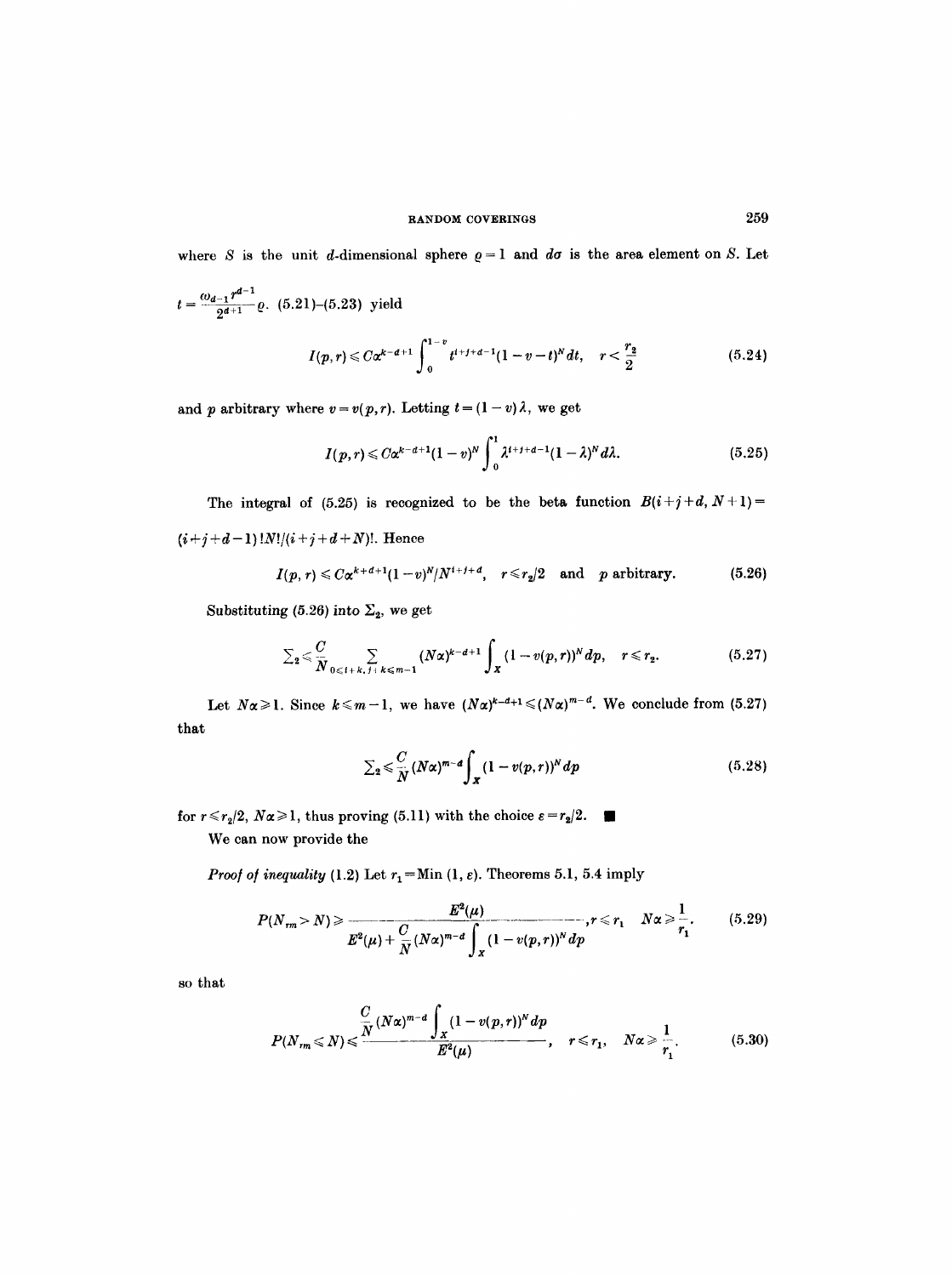#### 260 L. FLATTO AND D. J. NEWMAN

From Theorems 2.3, 5.2, we conclude that  $\exists$   $0 < r_2 < r_1$  such that

$$
E(\mu) \geq C(N\alpha)^{m-1} \int_{\mathfrak{X}} (1-v(p,r))^N dp, \quad r \leq r_2, \quad N\alpha \geq \frac{1}{r_2}.
$$
 (5.31)

Hence

$$
P(N_{rm} \leq N) \leq \frac{C}{N(N\alpha)^{d+m-2}\int_{X} (1-v(p,r))^N dp}, \quad r \leq r_2, \quad N\alpha \geq \frac{1}{r_2}.
$$
 (5.32)

We remark that  $(5.32)$  has been derived under the assumption that N is an integer. Since  $P(N_{rm} \le N) = P(N_{rm} \le [N])$  and  $N \ge [N]/2$  for  $N \ge 1$ , it is readily seen that (5.32) remains true for all  $N \ge 1$ , provided we replace  $r_2$  by  $r_2/2$  and change the constant C.

Let  $N = (1/\alpha) (\log (1/\alpha) + (d+m-1) \log \log (1/\alpha) + x)$ ,  $x \le 0$ . Choose  $0 \le r_3 \le r_2/2$  so that  $\alpha \leq 1/e$  for  $r \leq r_3$ . We consider first the case  $N \geq 1/(2\alpha) \log (1/\alpha)$   $(N \geq e/2$  so that (5.32) is applicable). Using the inequality  $1-z\geqslant e^{-z-z^2}$ ,  $0\leqslant z\leqslant \frac{1}{2}$ , and Theorem 2.3, we choose  $0 < r_4 < r_3/2$  so that

$$
\int_{X} (1 - v(p, r))^N dp \ge \frac{1}{2} e^{-N\alpha}, \quad r \le r_4
$$
\n(5.33)

(5.32), (5.33) yield

$$
P(N_{rm} \leq N) \leq \frac{Ce^{\alpha N}}{N(N\alpha)^{d+m+1}} \leq 2^{d+m-1}Ce^{x}, \qquad (5.34)
$$

Suppose next that  $N \leq (1/(2\alpha)) \log (1/\alpha)$ .  $P(N_{rm} \leq N) = 0$  for  $N < 0$ , in which case (1.2) is obviously true. We therefore assume  $N \ge 0 \Leftrightarrow x \ge -\log(1/\alpha) - (d+m-1) \log \log(1/\alpha)$ . Let  $n(r)=[(C_1/2r)^d]$  where  $C_1>0$  is the constant appearing in Theorem 2.2. Choose  $0 \leq r_5 \leq r_4$  so that  $n = n(r) \geq 1$  for  $r \leq r_5$ . According to Theorem 2.2, there exist n points  $p_1, ..., p_n$  so that the distance between any pair of these points  $\geq C_1 n^{-1/d}$ . Since  $r \leq C_1 2n^{-1/d}$ , we conclude that any open ball of radius r can cover at most one of the  $p_i$ 's. Let  $N'_r$  = number of throws necessary to cover the  $p_t$ 's. Since  $N_{rm} \ge N'_r$ , we have  $P(N_{rm} \le N)$  $P(N'_{r} \leq N)$ .  $P(N'_{r} \leq N)$  can be estimated by Theorem 3.1 (just change the terminology, replacing the phrase "ball falling into an urn" by "ball covering a point"). We obtain

$$
P(N_{rm} \leq N) \leq P(N'_{r} \leq N) \leq \prod_{i=1}^{n} (1-(1-v_{i})^{N}) \leq \exp\left(-\sum_{i=1}^{n} (1-v_{i})^{N}\right) \qquad (5.35)
$$

where  $v_i = v(p_i, r)$ .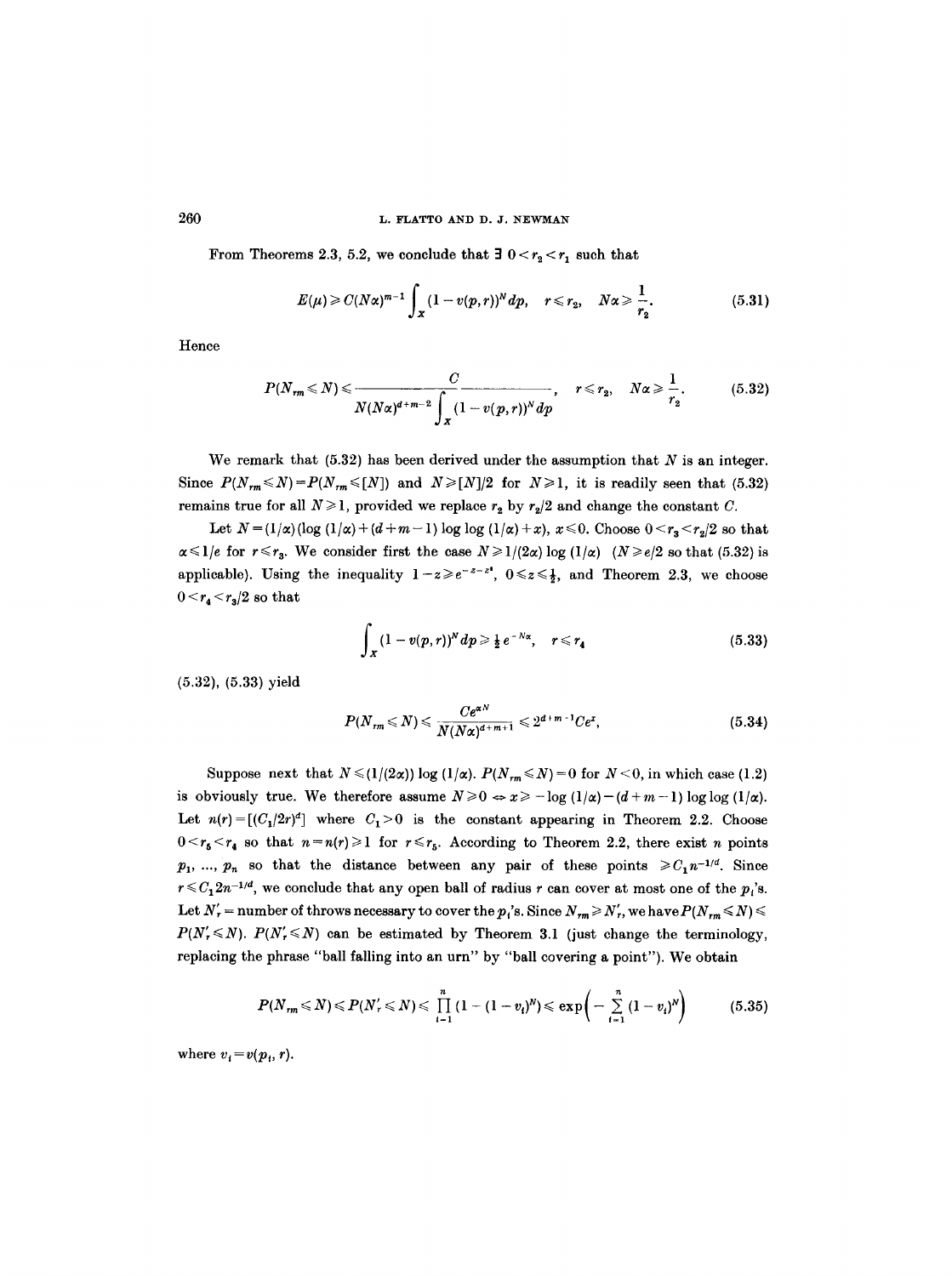that Using the inequality  $1 - z \geq e^{-z - z^2}$ ,  $0 \leq z \leq \frac{1}{2}$ , and Theorem 2.3, we choose  $0 \leq r_6 \leq r_5$  so

$$
\sum_{i=1}^{n} (1 - v_i)^N \geqslant \frac{C}{\alpha} e^{-\alpha N}, \quad r \geqslant r_6. \tag{5.36}
$$

Hence

$$
P(N_{rm} \leq N) \leq \exp\left(-\frac{C}{\alpha}e^{-\alpha N}\right), \quad r \geq r_6. \tag{5.37}
$$

For  $N \leq (1/(2\alpha)) \log (1/\alpha)$ ,  $-(C/\alpha)e^{-\alpha N} \leq -C\alpha^{-1/2}$ .  $-C\alpha^{-1/2} \leq -\log(1/\alpha) - (d+m-1) \times$  $\log \log (1/\alpha) \leq x$  for r sufficiently small. We conclude from (5.37) that  $\exists 0 \leq r_{7} \leq r_{6}$  such that

$$
P(N_{rm} \leq N) \leq e^{\tau}, \quad \text{provided } N \leq (1/(2\alpha)) \log (1/\alpha) \quad \text{and} \quad r \leq r_{7} \tag{5.38}
$$

Renaming  $r_7$  as  $r_1$ , (5.34) and (5.38) yield (1.2).

# **w 6. Proof of Theorem (1.2)**

Theorem 1.2 follows directly from the inequalities (1.1), (1.2). We have

$$
P(N_{rm}) = \frac{1}{\alpha} \left( \log \frac{1}{\alpha} + (d + m - 1) \log \log \frac{1}{\alpha} + E(X_{rm}) \right).
$$
 (6.1)

We must show that  $E(X_{rm}) = O(1)$  as  $r \to 0$ . Let  $F_{rm}(x) = P(X_{rm} \leq x)$ . Then  $E(|X_{rm}|) =$  $\int_{-\infty}^{\infty} |x| dF_{rm}(x)$ . For  $R > 0$ , we have

$$
\int_{O}^{R} |x| dF_{rm}(x) = -\int_{O}^{R} x d(1 - F_{rm}(x)) = -R(1 - F_{rm}(R)) + \int_{O}^{R} (1 - F_{rm}(x)) dx \qquad (6.2)
$$

By (1.1),  $1 - F_{rm}(x) \leq C e^{-x/8}$  for  $0 < r \leq r_1$ ,  $x \geq 0$ . Letting  $R \to \infty$  in (6.2), we conclude that

$$
\int_0^\infty |x| \, dF_{rm}(x) = \int_0^\infty (1 - F_{rm}(x)) \, dx \leq C \int_0^\infty e^{-x/8} \, dx = 8C, \quad 0 < r \leq r_1. \tag{6.3}
$$

Thus  $\int_0^\infty |x|dF_m(x)$  is uniformly bounded for  $0 < r \le r_1$ . A similar argument shows that  $\int_{-\infty}^0 |x| dF_m(x)$  is uniformly bounded for  $0 < r \leq r_1$ . It follows that  $E(X_m) = O(1)$  as  $r \to 0$ .

We can also employ (1.1), (1.2) to prove the following generalization of Steutel's asymptotic formula for  $E(N_{r1})$ , in case X is the circle.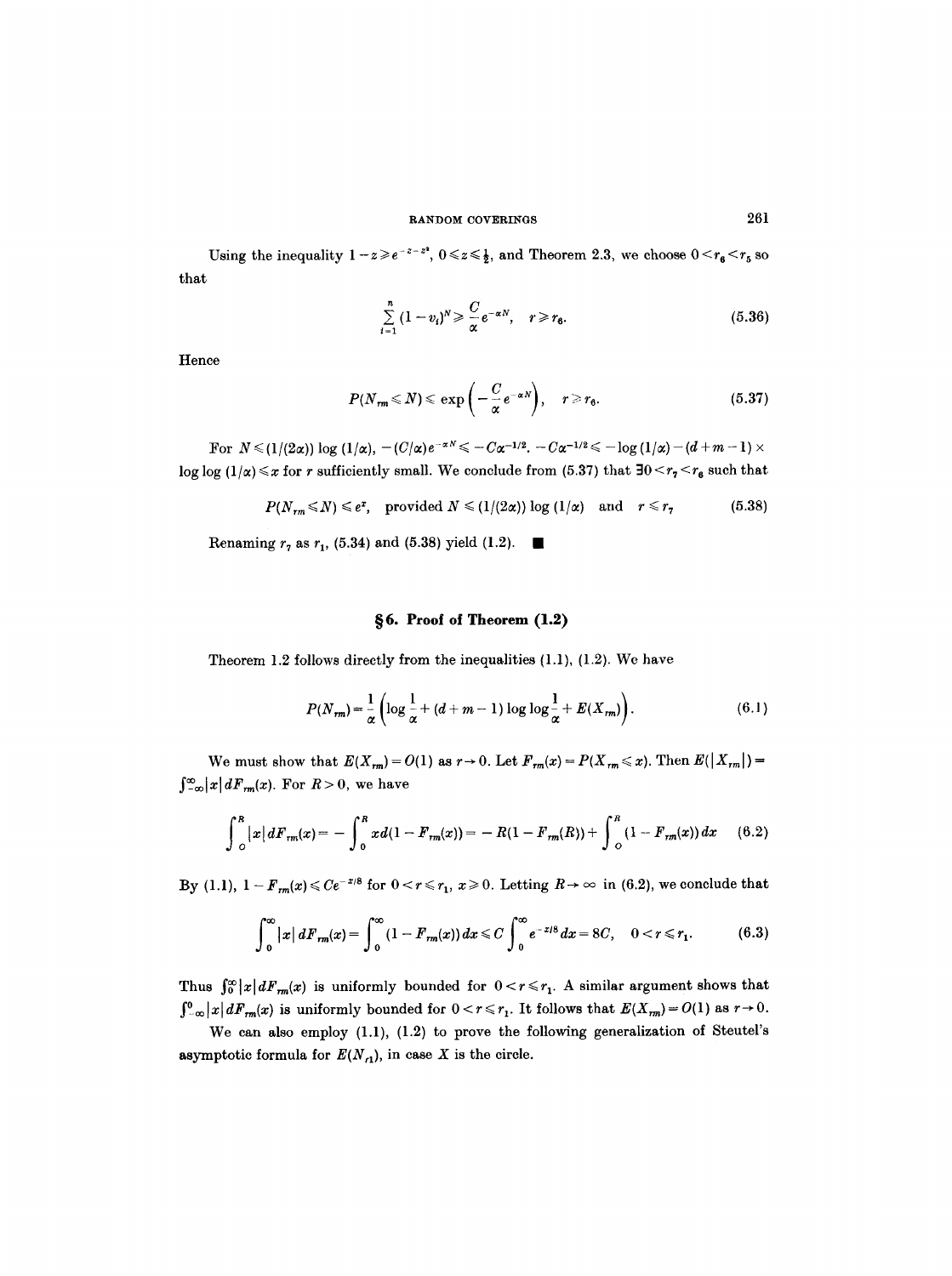THEOREM 6.2. Let X be the circle of unit circumference. Then

$$
E(N_{rm}) = \frac{1}{\alpha} \left( \log \frac{1}{\alpha} + m \log \log \frac{1}{\alpha} + \gamma_m + O(1) \right) \quad \text{as} \quad r \to 0,
$$
 (6.4)

*where*  $\gamma_m = \gamma - \log(m-1)!$ ,  $\gamma$  *being Euler's constant* 

*Proof.* We must prove that  $\lim_{r\to 0} E(X_{rm}) = \lim_{r\to 0} \int_{-\infty}^{\infty} x \, d f_{rm}(x) = \gamma_m$ . As shown in [6],  $\lim_{r\to 0} F_{rm}(x) = \exp(-e^{-x}/(m-1)!)$ . Since  $1 - F_{rm}(x) \le Ce^{-x/8}$ ,  $x \ge 0$ ,  $r \le r_1$ , we conclude from (6.3) and the Dominated convergence theorem that

$$
\lim_{r \to 0} \int_0^\infty x \, dF_{rn}(x) = \lim_{r \to 0} \int_0^\infty [1 - F_{rn}(x)] \, dx = \int_0^\infty \left[ 1 - \exp\left( - \frac{1}{(m-1)!} e^{-x} \right) \right] dx
$$
\n
$$
= \int_0^\infty x \, d\left( \exp\left( - \frac{1}{(m-1)!} e^{-x} \right) \right). \tag{6.5}
$$

A similar result holds for  $\lim_{r\to 0}\int_{-\infty}^{\infty}$ , so that  $\lim_{r\to 0}\int_{-\infty}^{\infty}x dF_m(x)=\int_{-\infty}^{\infty}x d(\exp(-e^{-x/2})$  $(m-1)!$ ). Letting  $t = (e^{-x})/(m-1)!$ , we obtain

$$
\int_{-\infty}^{\infty} x d\left(\exp\left(-\frac{1}{(m-1)!}e^{-x}\right)\right) = \frac{1}{(m-1)!} \int_{-\infty}^{\infty} x e^{-x} \exp\left(-\frac{1}{(m-1)!}e^{-x}\right) dx
$$
  
=  $-\log(m-1)! \int_{0}^{\infty} e^{-t} dt - \int_{0}^{\infty} (\log t) e^{-t} dt.$  (6.6)  
We have  $\int_{0}^{\infty} e^{-t} dt = 1$ ,  $\int_{0}^{\infty} (\log t) e^{-t} dt = -\Gamma'(1) = -\gamma[1].$ 

Hence  $\lim_{r\to 0} E(X_{rm}) = \gamma - \log(m-1)!$ 

Finally, we obtain the analogs of Theorems 1.1, 1.2 for  $C_v$ , the family of open balls of given volume v. In view of Theorem 2.3, we may choose  $r_0 \leq R(R)$  is the number occuring in Theorem 2.3) so that  $v(p, r) \geq \frac{1}{2} \omega_d r^d$  for  $p \in X$ ,  $0 \leq r \leq r_0$ . Let  $v_0 = \frac{1}{2} \omega_d r_0^d$ . Thus for  $0 \leq v = v_0$ and arbitrary p,  $\exists B(p, r)$  of volume v. Hence  $C_v$  is well defined for  $0 \le v \le v_0$ . The balls of  $C_v$  are in  $1-1$  correspondence with their centers. The probability measure P assigned to  $C_v$  is the volume measure on X via this correspondence. The random variables  $N_m$ are relabeled as  $N_{vm}$  and we define  $X_{vm}$  by  $N_{vm} = (1/v)(\log(1/v) + (d + m - 1)\log \log(1/v) +$ *Xvm ).* We have

**THEOREM 6.3.** For each  $m > 0$ ,  $\exists v_1 > 0$  and  $C > 0$ ,  $v_1$  and C depending only on m, such that

$$
P(X_{vm} \geq x) \leq C e^{-x/16}, \quad x \geq 0, \quad v \leq v_1. \tag{6.7}
$$

$$
P(X_{vm}\leqslant x)\leqslant Ce^{x/2}, \quad x\leqslant 0, \quad v\leqslant v_1. \tag{6.8}
$$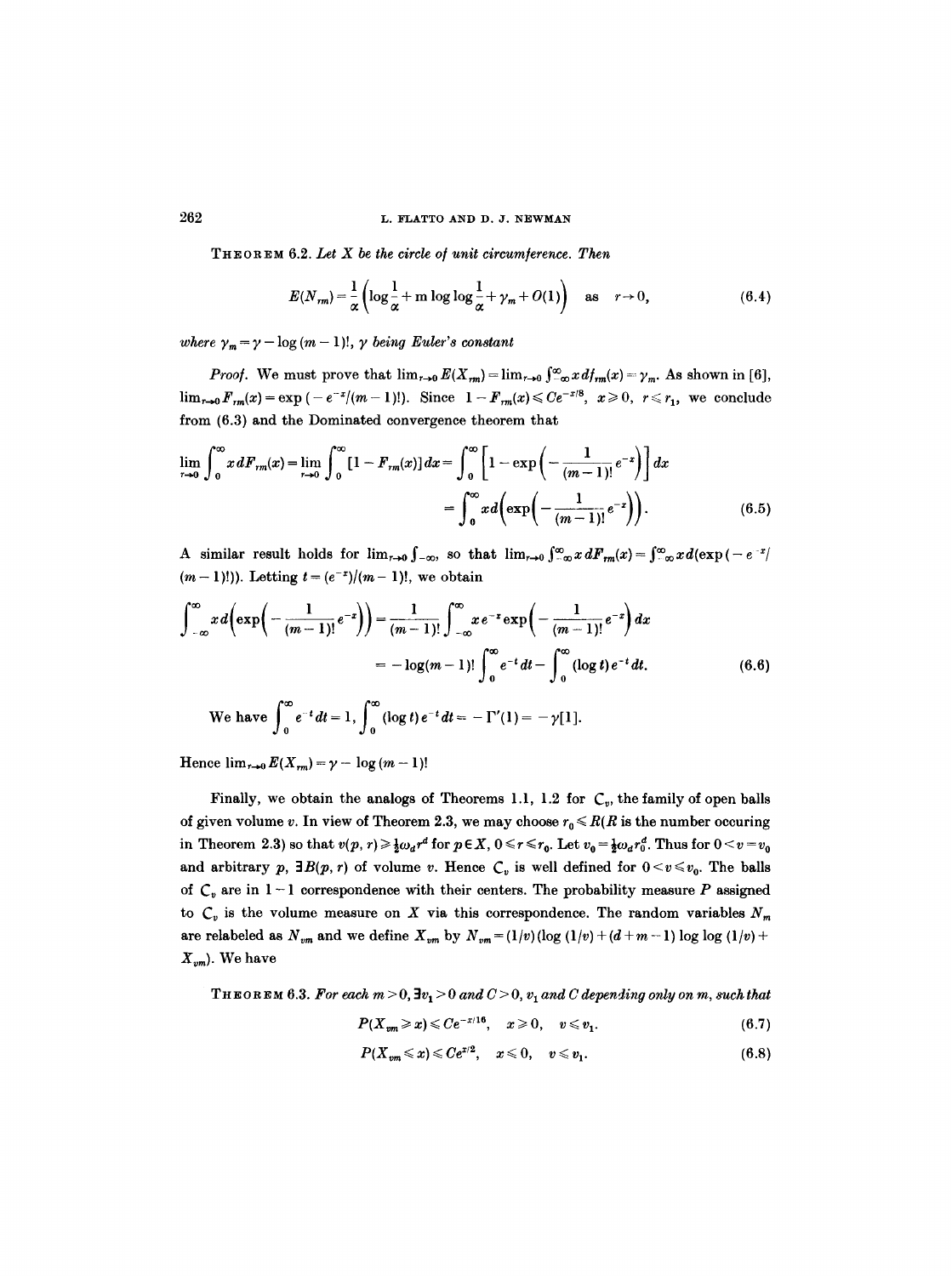**THEOREM 6.4.** Let  $E(N_{vm})$  be the expectation of  $N_{vm}$ . Then

$$
E(N_{vm}) = \frac{1}{v} \left( \log \frac{1}{v} + (d+m-1) \log \log \frac{1}{v} + O(1) \right) \quad \text{as} \quad v \to 0 \tag{6.9}
$$

*Proof.* Theorem 6.4 is derived from (6.7), (6.8) in the same way that Theorem 1.2 is derived from (1.1), (1.2), so that we need only prove Theorem 6.3. Let  $\tilde{B}(p, v)$ ,  $p \in X$  and  $v \leq v_0$ , be the open ball of volume v centered at p. For given p, the function  $v = v(p, r)$  is continuous and strictly increasing for  $0 \le r \le r_0$ , with  $v(p, 0) = 0$ ,  $v(p, r_0) \ge v_0$ . It follows that the inverse function  $r=r(p, v)$  is continuous and strictly increasing for  $0 \le v \le v_0$ , with  $r(p, 0) = 0$ ,  $r(p, v_0) \le r_0$ . Define  $b(v) = \text{Inf}_{per} r(p, v)$ ,  $C(v) = \sup_{p \in x} r(p, v)$ ,  $\beta(v) = \omega_d b^d$ ,  $\gamma(v) = \omega_d c^d, \ 0 \leq v \leq v_0.$ 

According to Theorem 2.3  $\exists C > 0$  such that

$$
|v-\omega_a[r(p,v)]^d|\leq C v^{(d+1)/d}, \quad p\in X, \quad v\leq v_0.
$$
\n(6.10)

In (6.9) we may replace  $\omega_d[r(p, v)]^d$  both by  $\beta(v)$  and  $\gamma(v)$ . Hence

$$
\beta(v) = v + O(v^{(d+1)/d}), \quad \gamma(v) = v + O(v^{(d+1)/d}) \quad \text{as} \quad v \to 0. \tag{6.11}
$$

Now  $B(p, b(v)) \subset \tilde{B}(p, v) \subset B(p, c(v)), v \leq v_0$ . Hence  $N_{cm} \leq N_{vm} \leq N_{bm}$ , where  $b = b(v)$ ,  $c = c(v)$ , so that

$$
P(N_{vm} > N) \leq P(N_{bm} > N), \quad P(N_{vm} < N) \leq P(N_{cm} < N).
$$
 (6.12)

Let  $N = (1/v) (\log (1/v) + (d + m - 1)) \log \log (1/v) + x)$  $= (1/\beta)(\log (1/\beta) + (d+m-1)\log \log (1/\beta) + y)$  $= (1/\gamma)(\log (1/\gamma) + (d+m-1) \log \log (1/\gamma) + z)$ 

It follows from (6.11) and an analysis similar to the one leading to formula (4.13) that

$$
y = O\left(v^{1/d} \log \frac{1}{v}\right) + (1 + O(v^{1/d})) x, \quad z = O\left(v^{1/d} \log \frac{1}{v}\right) + (1 + O(v^{1/d})) x. \tag{6.13}
$$

Hence  $30 < v_1 \le v_0$  such that  $\beta(v), \gamma(v) \le r_1$  for  $v \le v_1(r_1)$  is the number appearing in Theorem 1.1) and

$$
y \geqslant \frac{x}{2}, x \geqslant 1, \quad v \geqslant v_1
$$
  

$$
z \leqslant \frac{x}{2}, x \leqslant -1, \quad v \leqslant v_1
$$
  
(6.14)